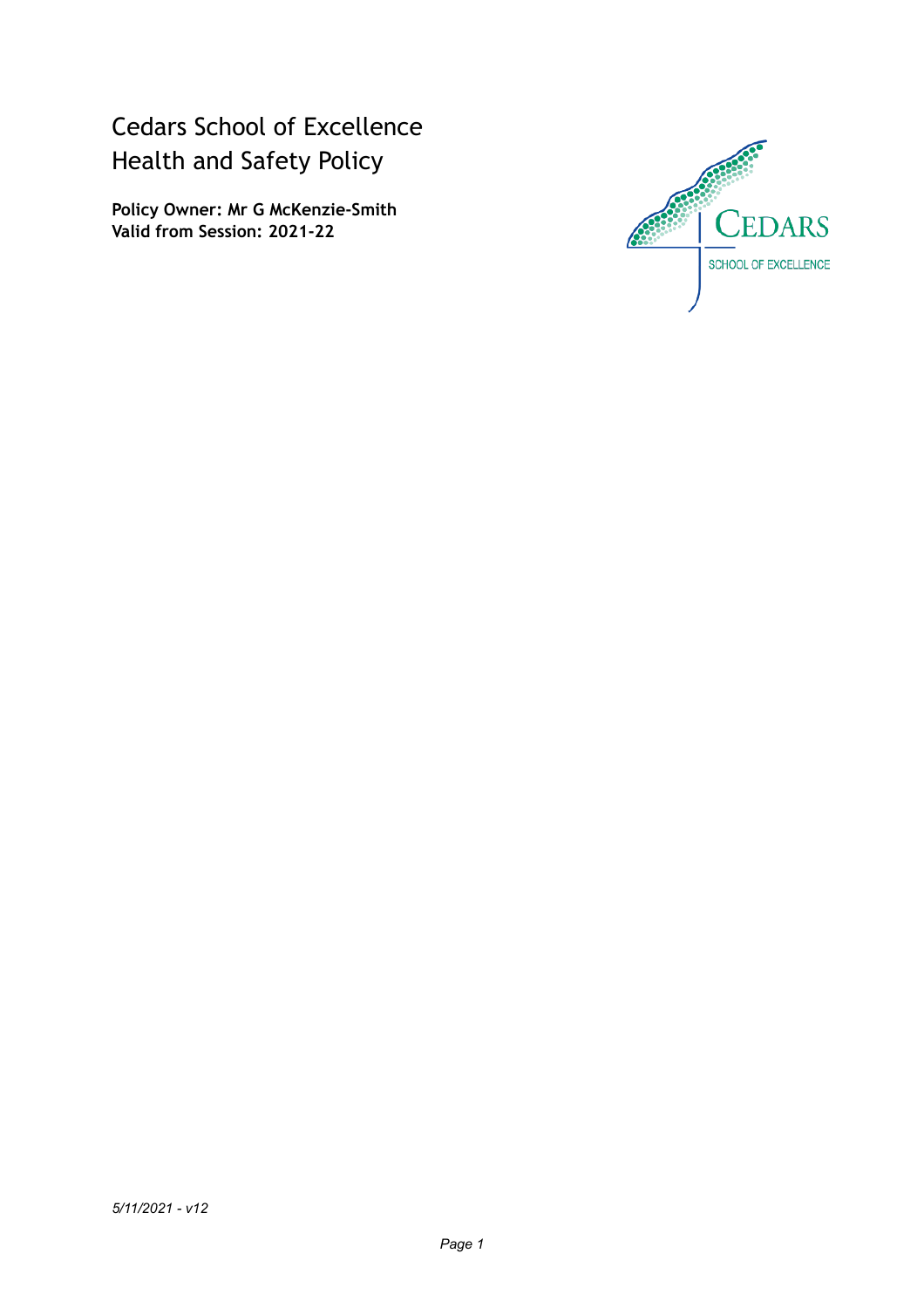# PART I - HEALTH AND SAFETY POLICY STATEMENT OF INTENT

## *Ref: Health and Safety at Work etc Act 1974, Section 2(3).*

Cedars School of Excellence recognise the importance of the health, safety and welfare of all its staff, pupils, visitors and contractors and seek to set high Health and Safety standards across all of these areas.

To ensure this, Cedars School of Excellence aim to minimise harm to people through effective Health and Safety Risk Management by:

- The provision and maintenance of plant and systems of work that are, so far as is reasonably practicable, safe and without risks to health.
- Ensuring, so far as is reasonably practicable, the safety and absence of risk to health in connection with the use, handling, storage and transportation of articles and substances.
- Provision of such information, instruction, training and adequate supervision, as is necessary, to ensure, so far as is reasonably practicable, the health, safety and welfare of all staff and pupils.
- Ensuring, so far as is reasonably practicable, the provision of a safe place of work, with safe access and exit.
- The provision and maintenance of a healthy working environment including adequate welfare facilities.
- Preventing accidents and cases of work-related ill health.
- Reviewing and revising this policy as necessary at regular intervals.

The allocation of duties, with regard to health and safety, and the particular arrangements laid down by the School, as the employer, to implement this Health and Safety Policy Statement of Intent are set out in the Policy.

Signed ..................................... Date:

*On behalf of the Board of Governors*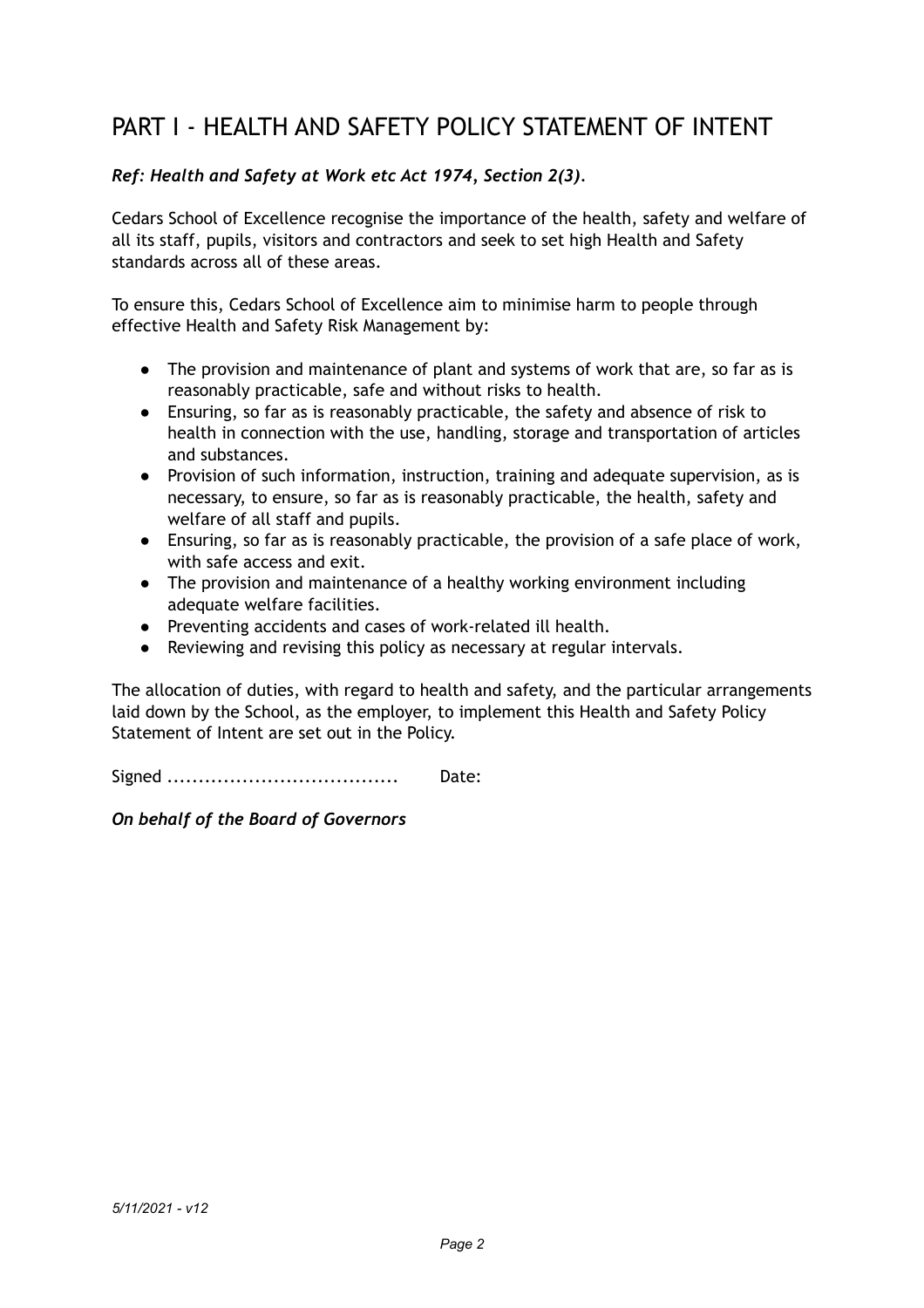# PART II - ORGANISATION

The **Board of Governors** is responsible for:

- Overall and final responsibility for Health and Safety within Cedars School of Excellence
- Allocation of resources to meet the requirements of this Health and Safety Policy.
- Delegating to the Head Teacher the overall responsibility to manage this Health and Safety Policy on a day to day basis ensuring that it is reviewed at least annually.

The **Head Teacher** is responsible for:

- The day to day responsibility for Health and Safety within Cedars School of Excellence.
- That the arrangements of this Health and Safety Policy are fully implemented.
- Ensuring that any staff, under his control, fully complies with any Health and Safety provisions placed upon them by this Policy and that staff are made aware of Health and Safety procedures.
- Installing an effective system which ensures that any equipment, materials or substances purchased are safe as is reasonably practicable and conform to any relevant statutory provision.
- That all staff under their control are kept aware of any changes to this Health and Safety Policy including and changes to Health and Safety legislation likely to affect them.
- In the event of an accident/incident investigation being required, will complete a School Accident Reporting Form accordingly.
- Ensuring the Control of Visitors and Contractors arrangements are fully implemented.

The **Depute Head Teacher** - At present there is no **Depute Head Teacher** so the following tasks are also carried out by the **Head Teacher**:

- The timely Monitoring, Reviewing and Auditing of this Health and Safety Policy.
- Reviewing the medical needs of school pupils and organising any specific training requirements (epipen etc) on an annual basis and ensuring that a record of this training is kept in Google Drive.

The **Health and Safety Maintenance Officer** is responsible for:

- Installing an effective system which ensures that all equipment requiring maintenance is identified and that maintenance is carried out. This will include ensuring that suitable arrangements are in place for the maintenance of all fire extinguishers, alarm systems and emergency lighting.
- Liaising with staff to provide risk assessments that cover the School's activities. Any actions from a Risk Assessment will be reported to the **Head Teacher** who will ensure any action required will be implemented.
- Installing a school inspection regime which seeks to ensure that work being carried out in accordance with the School Policy and any relevant statutory provisions.

*5/11/2021 - v12*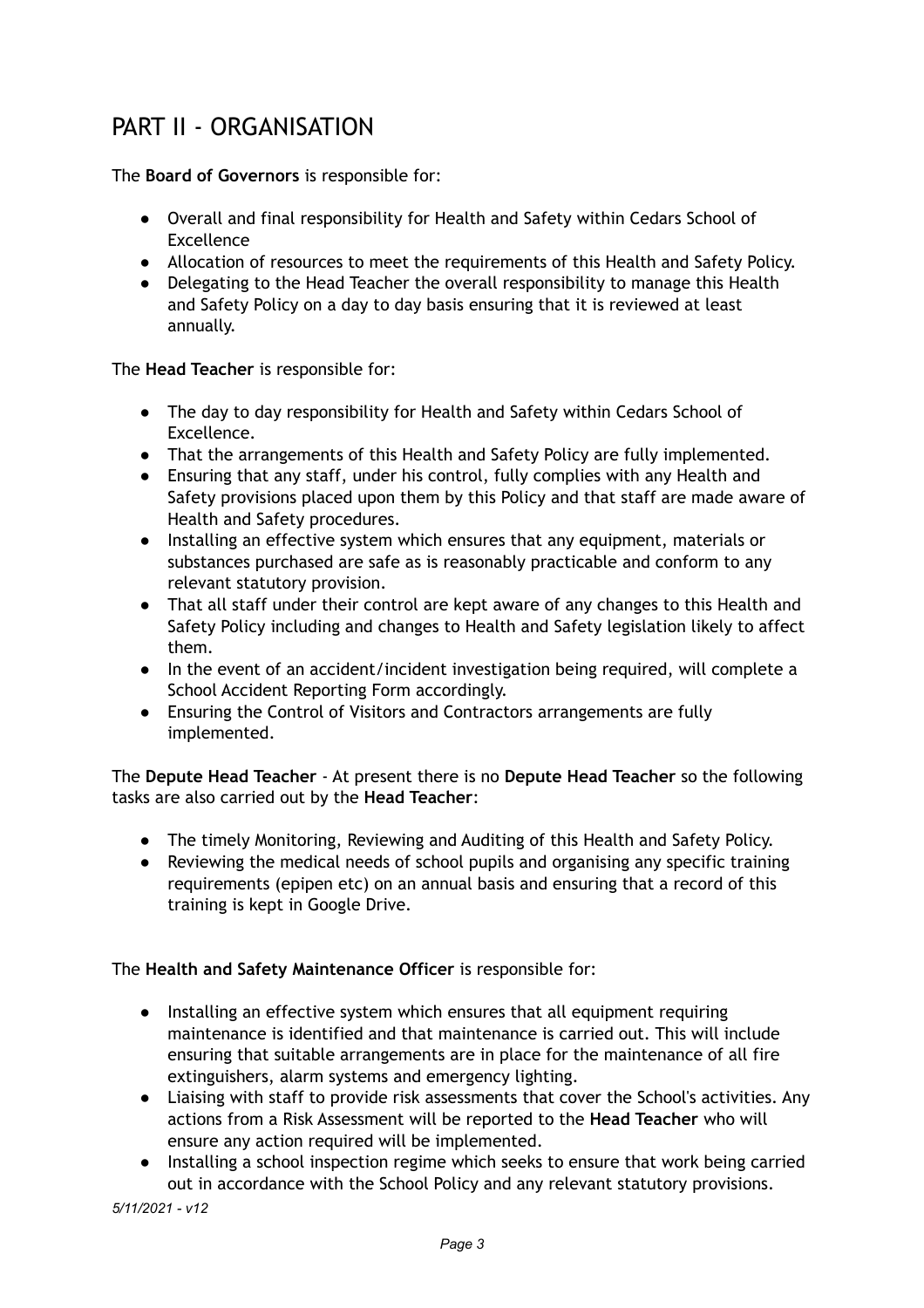- The identification of necessary training for staff including providing training advice and arranging or carrying out such training, where required. This will include the organisation of training in school fire procedures on an annual basis and H&S induction training for all new staff.
- Ensuring that a fire risk assessment is carried out annually.
- Organising training for first aid.
- Completion of annual driver profiles.
- Reviewing the School Accident Book and checking for any accident trends with results presented at the Annual In-Service.

The **School Secretary** is responsible for:

- Ensuring that relevant medical information is obtained from all pupils starting school and recorded on the Pupil Information form including obtaining parental permission to administer medication. She is also responsible for ensuring medications are stored in labelled boxes within the school office.
- Ensuring a medication Parental Permission Form (PPF) is sent out to all parents, requesting completion and returned to the school as soon as possible. Both forms will be kept in the Pupil Folders in School Office. All pupil medical needs are also uploaded to Google Drive.
- Ensuring that administration of medication is adhered to and reviewed on an annual basis.
- Recording of accidents in the school accident book.

#### **Teaching Staff and all other staff including volunteers** are responsible for:

- Adherence to the requirements of this Health and Safety Policy at all times.
- Following safe working practices as advised and instructed.
- Ensuring the health, safety and welfare of themselves, pupils and others that may be affected by their acts or omissions.
- Reporting any accidents or near misses to the **Head Teacher** immediately.
- Ensuring that all accidents are recorded in the Accident Book.
- Ensuring that they use the correct tools and equipment for the job and any appropriate safety equipment or protective clothing supplied.
- Remembering that they are working with young persons.

**Pupils**, dependant on age, must:

- Behave responsibly at all times to ensure the health, safety and welfare of themselves and others that may be affected by their acts or omissions.
- Following safe working practices as advised and instructed.
- Develop responsibility for themselves and others in the use of tools and equipment.

**Parents** have a responsibility to:

- Comply with the Health and Safety Policy
- Inform the school of certain diseases and other health conditions or disabilities which may impact their child's performance or capability while at school.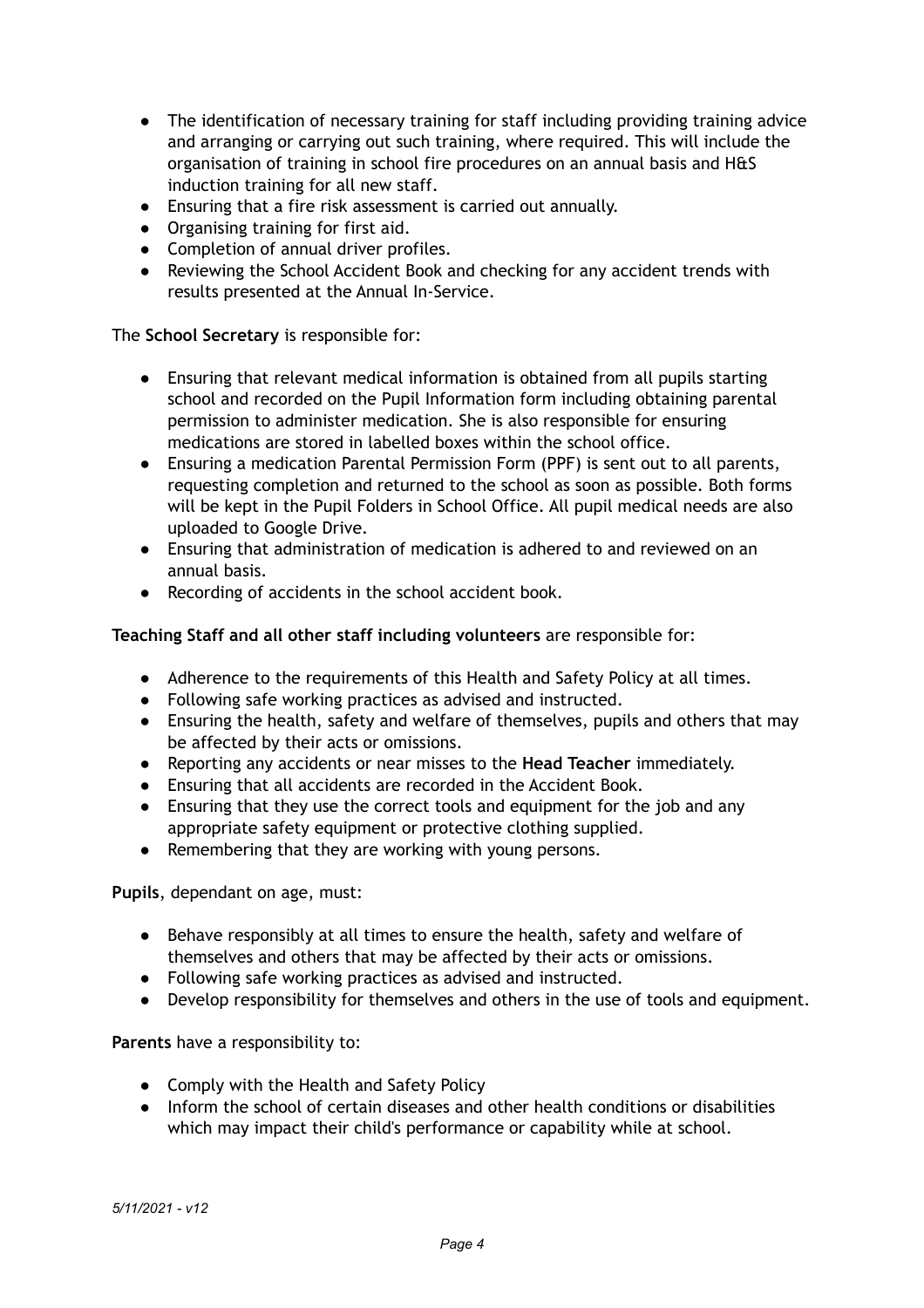● Conform to NHS guidance for return to school after an illness, for example children with diarrhoea and/or vomiting should be kept off school until at least 48 hours after their symptoms have gone.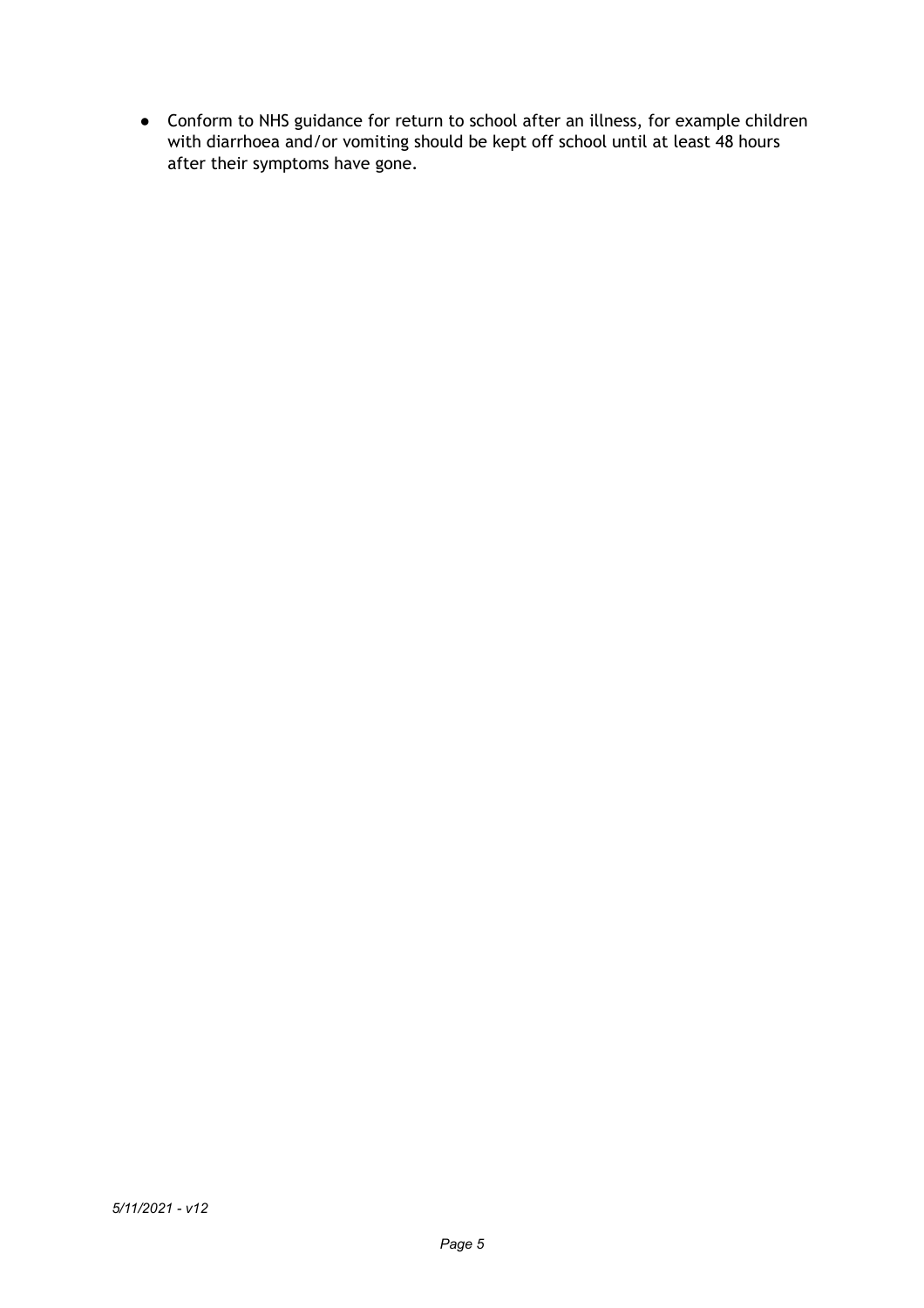# PART III - ARRANGEMENTS

## **Fire**

## **Policy**

Cedars School of Excellence seeks to ensure that all reasonably practicable measures are taken to minimise the possibility of a fire starting on school premises.

However, in the event of a fire or other emergency, all persons will be evacuated from the school building quickly and in a timely and safe manner to ensure that no-one is injured while leaving the premises.

#### **Organising**

It is the responsibility of all staff to familiarise themselves fully with the location of fire alarm call points, fire exits and fire extinguishers, and the school's Emergency Evacuation Procedure for evacuating the school.

The fire alarm will be tested weekly, using a different call point each week to activate the alarm.

Fire drills will take place at least annually, when all staff and pupils will exit the building and go to their Fire Assembly Points where a head count will be taken.

Fire extinguishers, the alarm system and lighting will be maintained by an external contractor

Staff training on school fire procedures will take place at the annual in service, with a Fire Risk Assessment carried out on an annual basis. In addition staff will complete an online fire training course provided by ATF solutions.

All staff will be reminded to ensure that fire exits are to be kept clear and free obstructions.

Waste will be removed from the school on a regular basis.

#### **Planning and Implementation**

A Cedars Fire Register, held in Room 1-09, is maintained to record all activity associated with the school's Fire Precautions and Control Procedures. e.g. fire drills, weekly fire tests, monthly emergency lighting tests and maintenance of equipment.

The **Health and Safety Maintenance Officer** will ensure that the School Fire Register is kept up to date with records of tests etc.

Weekly fire tests will be carried out by the **Health and Safety Maintenance Officer** with all staff informing the **Head Teacher** immediately if any fire alarm sounder does not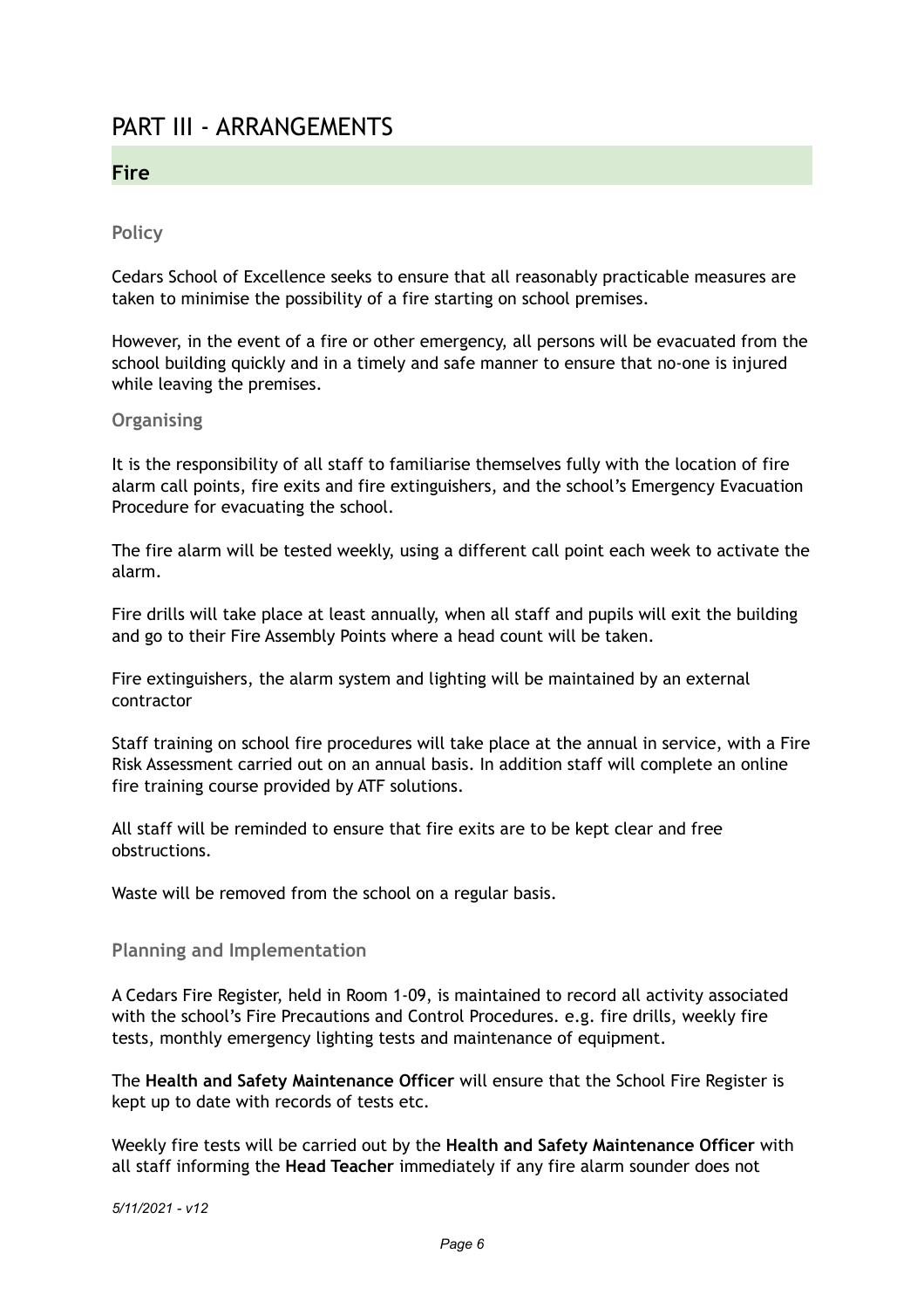operate during a weekly test or if any fire point is found to have a fire extinguisher missing or discharged.

A copy of the school's Emergency Evacuation Procedure will be placed on the walls at various locations throughout the school.

The school's Fire Risk Assessment is uploaded to Google Drive annually by **Health and Safety Maintenance Officer**.

The school's Emergency Lighting is tested on a monthly basis by the **Health and Safety Maintenance Officer** and subject to an annual test by a competent and qualified electrician. This is recorded on Google Drive by the **Health and Safety Maintenance Officer**.

The **Health and Safety Maintenance Officer** will ensure that all school electrical equipment is checked on an annual basis and fixed wiring every five years by a competent and qualified electrical organisation, with all details recorded on Google Drive.

Flammables are kept in a suitable cabinet in the chemical store in the school basement.

No flammable materials are stored in the boiler room.

#### **Monitoring**

Checks on fire exits, signs, extinguishers and waste management will be done monthly during the staff classroom inspections.

Checks that the emergency lighting tests are done and the boiler room is clear will be part of the termly inspection process carried out by the **Head Teacher**.

#### **Reviewing**

The Fire Policy and Procedures will be reviewed annually with the **Health and Safety Maintenance Officer** with any changes recorded in the school Fire Register and posted on Google Drive.

Other triggers for reviewing the Fire Policy and Procedures include:

- Failure to evacuate the school in a timely fashion during a fire drill
- Non-operation of alarm system.
- Failure of emergency lighting.

## **First Aid, Medical Needs and Accidents**

**Policy**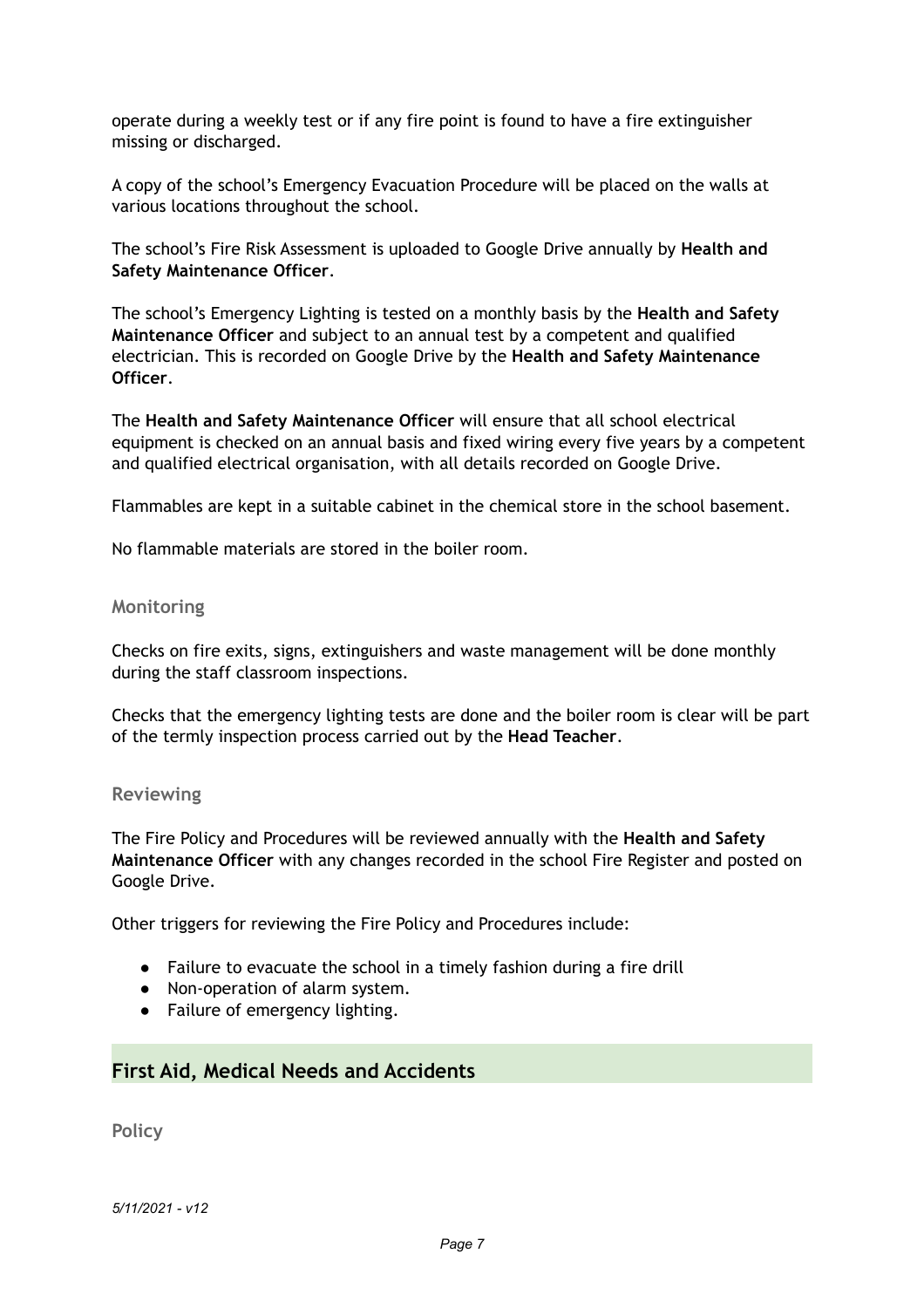Cedars School of Excellence seeks to ensure that the likelihood of injuries to staff and pupils is as low as reasonably practicable. However the school accepts that individuals may become unwell or be injured while at work and that the School must be in a position to treat these conditions.

The school will use the standards laid down in the Health and Safety (First-Aid) Regulations 1980, Associated Code of Practice and Guidance Notes as its minimum requirements for First Aid provision and will ensure that only qualified and designated first-aiders will treat injuries however minor.

## **Organisation**

One or more individuals will be nominated as the **School First Aider** having undergone the three-day First Aid for Work certification. Other members of staff will be trained in Emergency First Aid at Work.

The **Health and Safety Maintenance Officer** will organise this training, record in staff training records and upload training certification to Google Drive.

Training for individual pupil medical needs will be organised by the **Head Teacher** as required.

All individuals will be expected to attend refresher training on a three-yearly basis with training records recorded in the School Training Folder.

## **Planning**

Cedars' **First Aiders** must complete the School Accident Book (held at the school reception) for any treatment administered, which must be fully completed providing details of:

- The person treated
- The accident
- About the accident, i.e. when, where and how?
- Their own details

In addition the parent or guardian of any child requiring first aid attention must be informed, if necessary, by telephone with an Administration of First Aid form found at the front desk being completed and sent home with the child.

The **School Secretary** is responsible for ensuring that all first aid kits are kept fully stocked and up to date. This includes trip first aid kits and the kits contained in school transport vehicles.

## **Reporting Accidents, Injuries and Incidents**

Cedars School of Excellence seeks to comply with the Reporting of Injuries, Diseases and Dangerous Occurrences Regulations (RIDDOR) 2013 by ensuring that all incidents and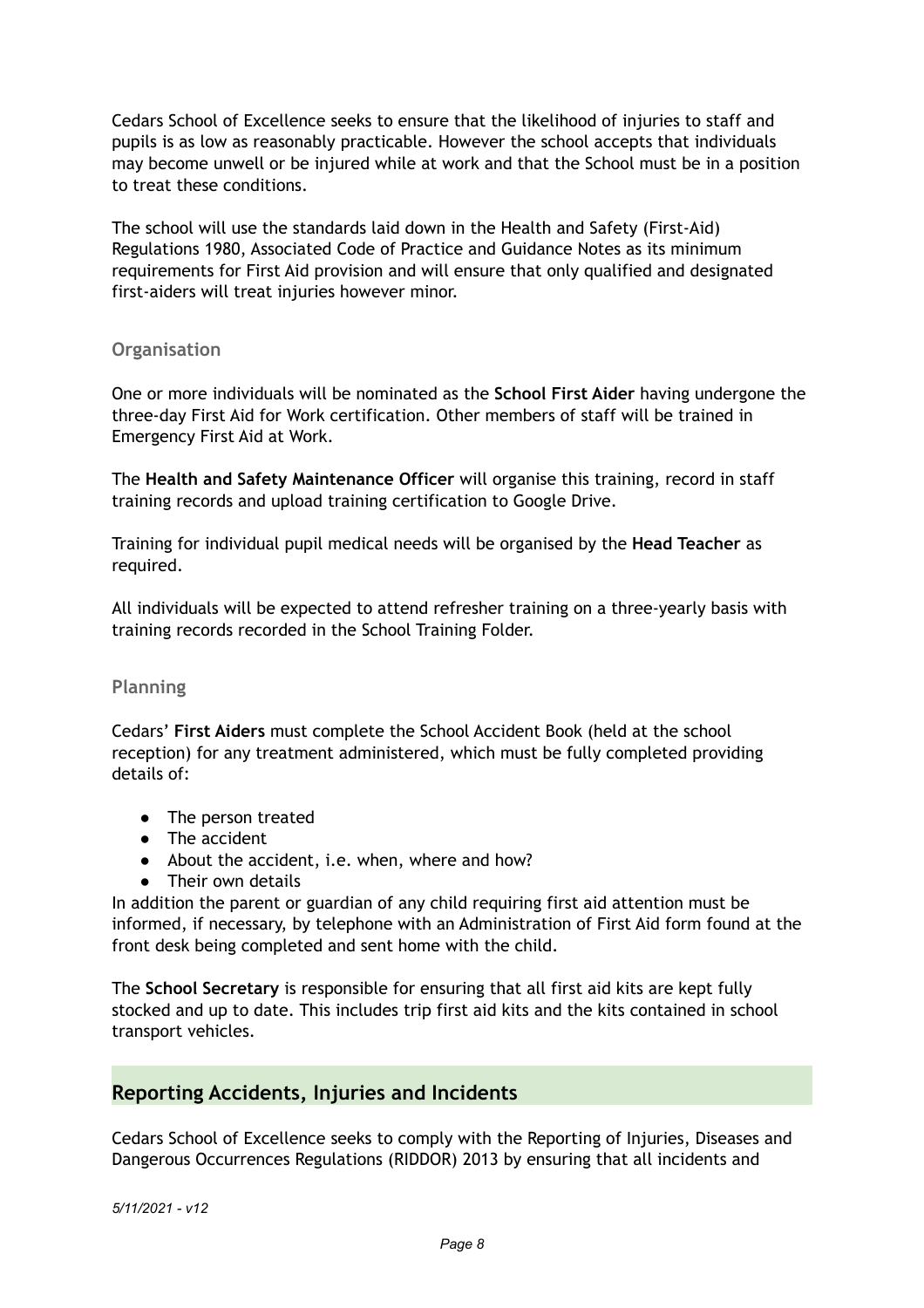accidents are recorded and if necessary, reported to the relevant Enforcing Authority, e.g., HSE.

The **Head Teacher** is responsible for implementing the following procedure:

- All injuries or incidents must be recorded by the **School First Aider** in the school Accident Book.
- The **School First Aider/Staff** must inform the **Head Teacher/Depute Head Teacher** as soon as possible after administering any first aid of a serious nature to a pupil.
- The **Head Teacher**, upon receiving notification of an accident/injury, or, if an incident took place within the school that could have led to an accident/injury, will liaise with the Depute Head Teacher to decide if the accident/injury/incident requires to be reported under RIDDOR and if so, follow the procedure laid down by RIDDOR.

#### **Accident and Incident Investigation**

Cedars School of Excellence recognises that accident investigation plays an important role in the management of Health and Safety and will carry out a formal investigation on any accidents/incidents recorded in the School Accident Book which warrants such an investigation.

It should be noted that it is important to report any incident that could have resulted in an accident (referred to as a near miss), as such incidents can be used to prevent future accidents.

#### **Investigation Procedure**

In the event of an investigation being required, the **Health and Safety Maintenance Officer** will complete a School Accident Reporting Form ensuring that it contains:

- A description of events leading up to the accident/incident.
- Any medical assistance administered.
- Whether the incident or accident is RIDDOR reportable.
- All witnesses' statements.
- The likely cause of the accident/incident.
- Any immediate actions taken.
- Recommendations to prevent a recurrence.

The **Health and Safety Maintenance Officer** will pass the completed School Accident Reporting Form to the **Head Teacher** for review, who will also ensure that all recommendations are promulgated accordingly to all relevant staff.

#### **Monitoring**

The **Health and Safety Maintenance Officer** will review the School Accident Book, checking for any accident trends with results posted on Google Drive and presented at the Annual In-Service.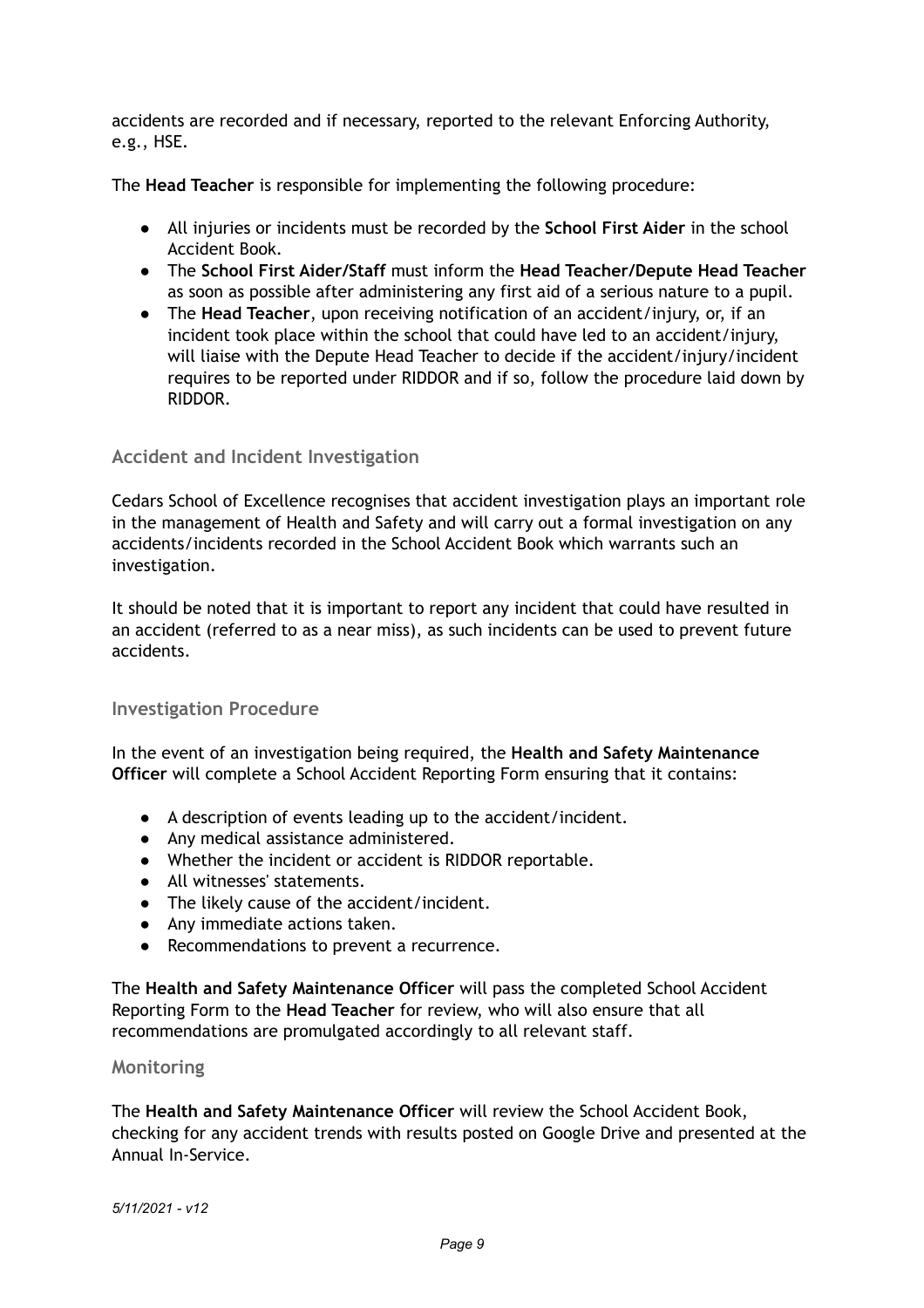#### **Reviewing**

The **Health and Safety Maintenance Officer** will ensure that all school first aid and medical requirements training is reviewed on an annual basis.

## **Administration of Medication**

#### **Policy**

Cedars School of Excellence seeks to ensure that that any medication required by pupils will only be administered by parental written request/consent and that staff are trained in the administration of specialised medication (epipen, diabetic or epilepsy medications).

#### **Organisation**

The **School Secretary** is responsible for ensuring that relevant medical information is obtained from all pupils starting school and recorded on the school's Google Drive including obtaining parental permission to administer medication. They are also responsible for ensuring medications are stored in labelled boxes within the school office.

The **School Secretary** and the **Health and Safety Maintenance Officer** is responsible for reviewing medical needs and organising any specific training requirements.

All class teachers are responsible for ensuring that they know the medical needs of all their pupils and for ensuring that all medications are taken on trips etc.

#### **Planning and Implementation**

The **School Secretary** will ensure that the medical section contained in the parent information sheets is completed on an annual basis.

If a pupil requires regular medication a Permission for Administration of Medication form will be sent out by the **School Secretary**. Both forms will be kept in the Pupil Folders in the School Office. All pupil medical needs are also uploaded to Google Drive.

The **School First Aiders** will arrange for the school nurse to visit the school to give training on the use of epipens and any other medical information needed. A record of this training is kept in Google Drive.

For the administration of paracetamol all parents will be asked to sign in the medical section on the school information sheet sent out annually for permission to administer paracetamol with a record of this retained on the school google drive.

The **School Secretary** is aware that:

- Prior to administering paracetamol to any pupil, they must confirm that written parental permission has been obtained.
- If a pupil is requesting paracetamol in the morning the parent must be contacted to ensure that a dose has not already been administered.

*5/11/2021 - v12*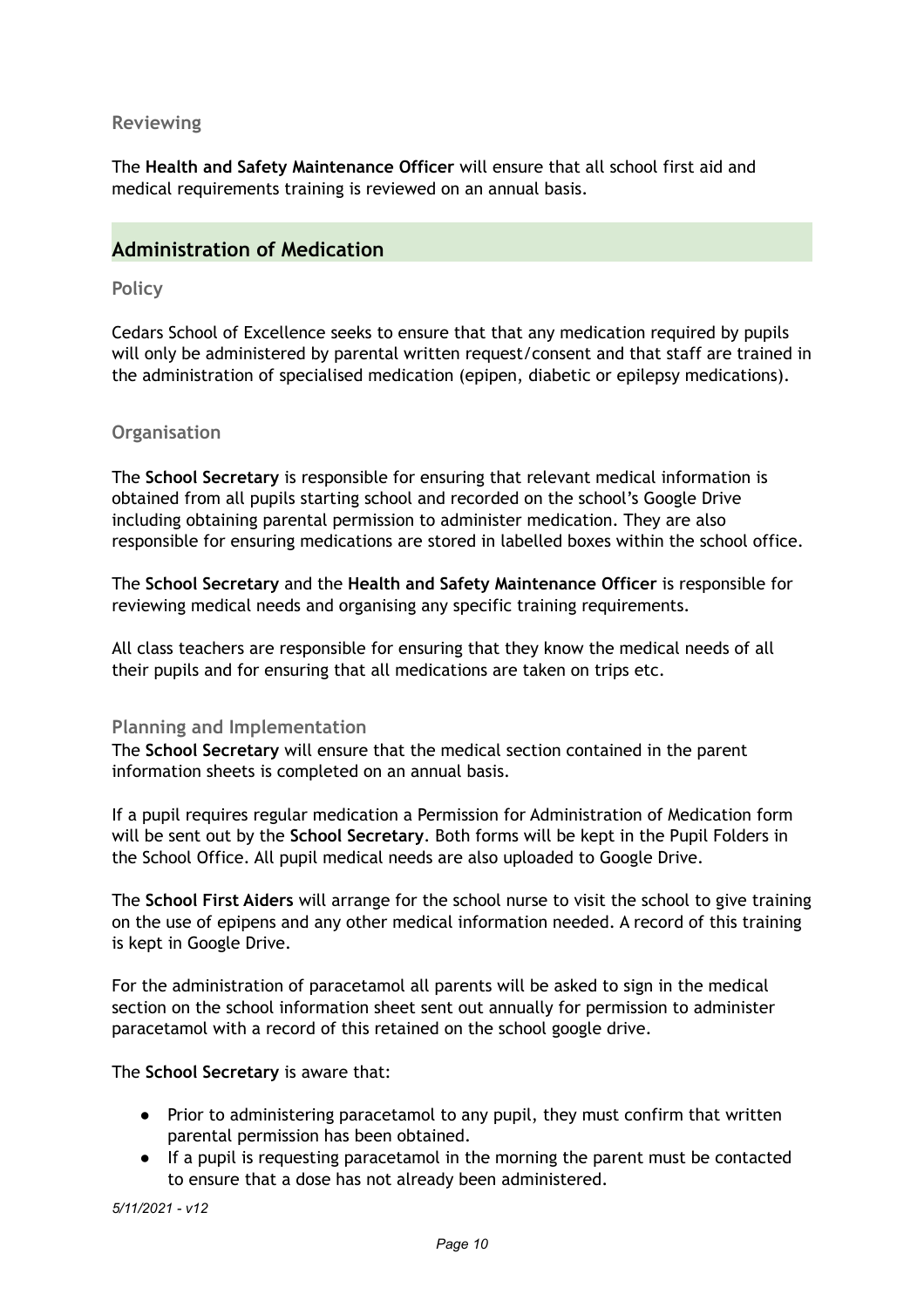- No medication should be accepted or administered unless written permission is obtained.
- If necessary, a new Permission for Administration of Medication should be completed (these are available at the School Front Desk).
- Medications required on a frequent basis are stored in the filing cabinet in the School Office (including epipens), in a suitably labelled box with instructions for their use contained within the box.

### **Monitoring**

The **Head Teacher** will ensure that this procedure is adhered to during termly inspections.

#### **Reviewing**

The **School Secretary** will review this Policy on an annual basis or in the event of a medication change or a related incident in the school.

## **Inspections**

**Policy**

Cedars School of Excellence seeks to ensure that that to ensure a healthy and safe working school environment it is important (and a legal requirement) to establish a system of regular inspections of the school.

These inspections take two forms, informal and formal inspections.

#### **Organisation**

The **Health and Safety Maintenance Officer** will organise for the following inspections to take place:

**Planning and Implementation**

#### Informal

All staff when carrying out their normal working activities must be aware of their legal responsibilities as laid down in the Health and Safety at Work etc. Act 1974, Section 7:

*It shall be the duty of every employee while at work:*

*(a) to take reasonable care for the health and safety of himself and of other persons who may be affected by his acts or omissions at work: and*

*(b) as regards any duty or requirement imposed on his employer or any other person by or under any of the relevant statutory provisions, to co-operate with*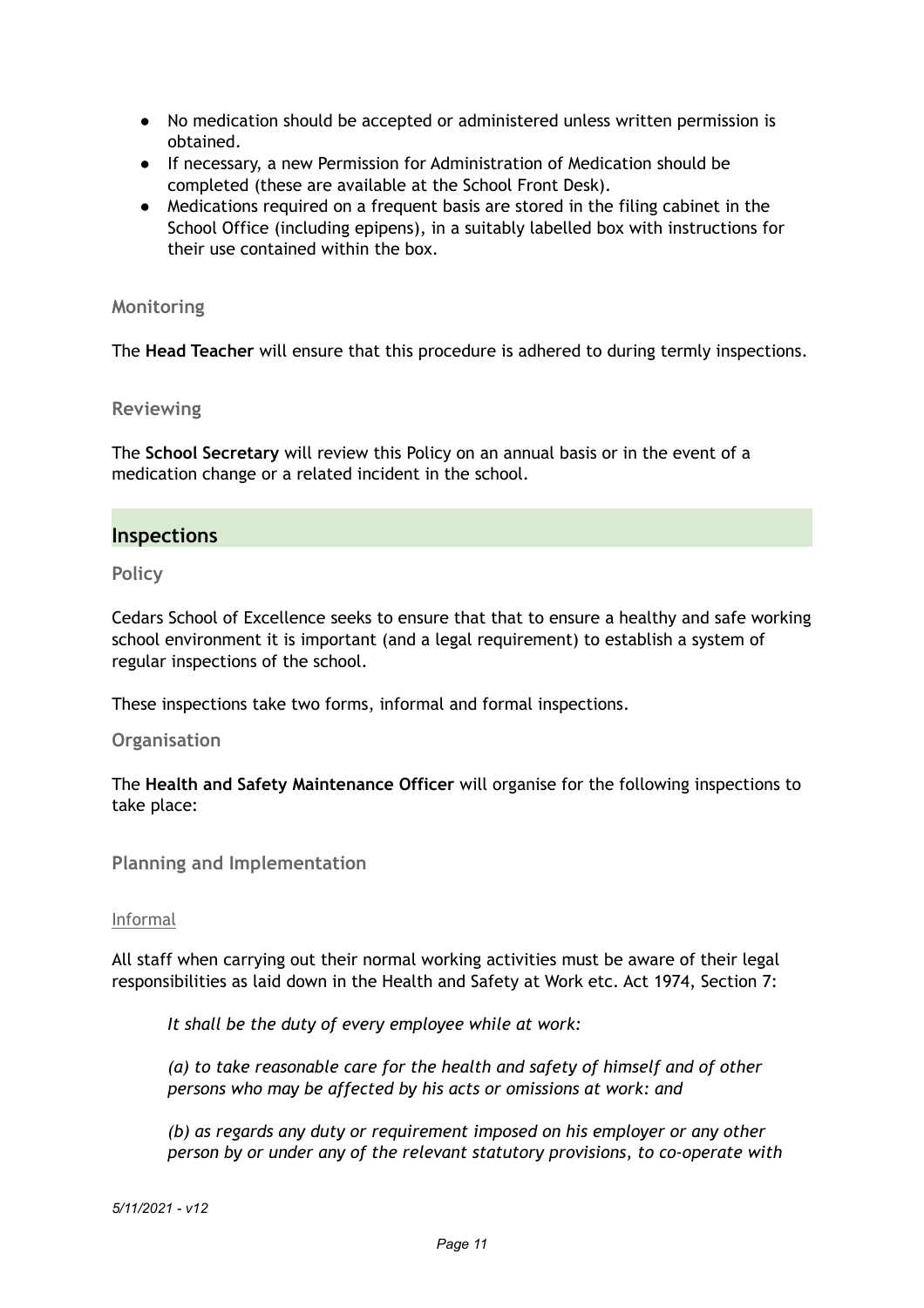*him, so far as is necessary to enable that duty or requirement to be performed or complied with.*

In complying with this, staff are deemed to be carrying out informal inspections of their workplace and should be vigilant for anything out of the ordinary that has the potential to become a hazard, taking any action necessary, and informing the **Health and Safety Maintenance Officer** as soon as possible of the potential hazard and of any remedial action taken.

In particular they must ensure:

- All school procedures are being followed.
- All fire exits and fire extinguisher locations are free from obstruction.

#### Formal

All staff will carry out a monthly classroom and public area inspections and note their findings on the sheets provided. These will be distributed and returned to and checked by the **Health and Safety Management Officer** who will organise any action that needs to be taken.

A summary of all findings will be posted on Google Drive.

The **Head Teacher** will carry out inspections of the whole school once a term to ensure overall compliance with this Policy and any relevant statutory provisions.

The **Health and Safety Maintenance Officer** and a **Member of the Board of Governors** will carry out a whole school inspection on an annual basis and report back to the school board on their findings.

#### **Monitoring**

The **Head Teacher** will ensure that this procedure is adhered to during termly inspections.

#### **Reviewing**

The **Health and Safety Maintenance Officer** will review this Policy on an annual basis or in the event of an incident in the school.

## **VISITORS AND CONTRACTORS**

**Policy**

The School has a statutory duty to ensure, so far as is reasonably practicable, the Health, Safety and Welfare of its staff and pupils, and that their activities do not endanger others who may visit or work on its premises.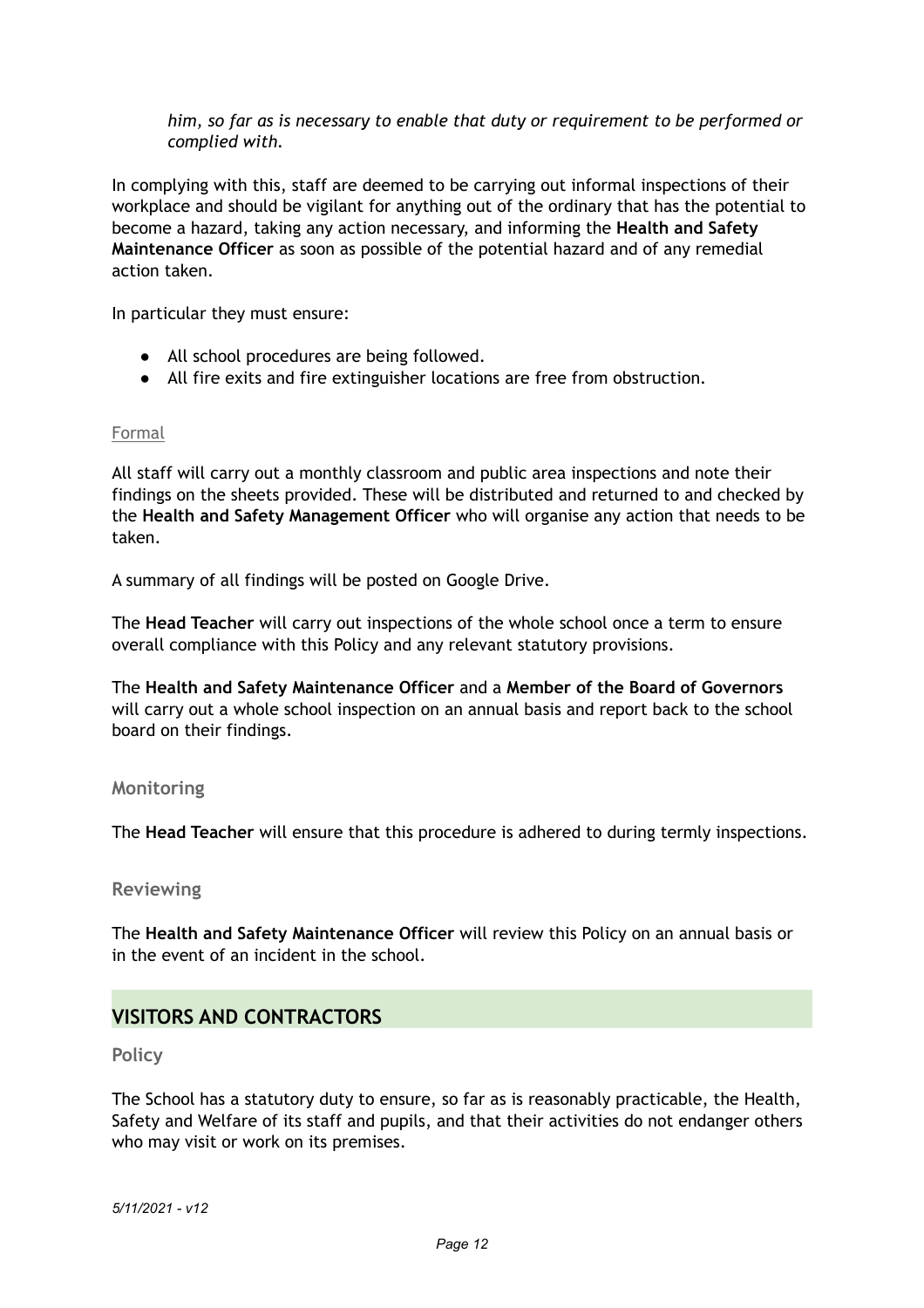Similarly, any visitor or contractor will be expected to comply with any statutory requirements as well as the School's procedures for the maintenance of a secure and caring environment for pupils within the School.

Cedars School of Excellence will aim to reduce the likelihood of Contractors exposing employees, members of the public and others to risks to their health and safety, by undertaking a contractor vetting process.

Cedars School of Excellence will satisfy our 'Due Diligence' obligations in respect of activities undertaken on our premises in relation to contractors' work activities.

Cedars School of Excellence will ensure that the contractor is competent and has, so far as is reasonably practicable, considered all potential health and safety issues and made adequate provision for their control.

#### **Organisation**

The **Health and Safety Maintenance Officer** is responsible for the implementation of this arrangement and is responsible for measuring and annually reviewing this procedure.

**Planning and Implementation**

#### Visitors and Contractors

It should be assumed that visitors and contractors are ignorant of the hazards that may be present in the School.

Therefore, to ensure their Health and Safety, the following procedure *must be followed:*

- 1. All visitors and contractors must report to the school reception on arrival.
- 2. They must sign in to the visitor iPad on the Reception Desk, stating:
	- Their name
	- Contact email
	- Staff Member involved
	- Their company (if appropriate)
	- Reason for visit
- 3. They will be asked to read a card with information regarding safety procedures for visitors
- 4. They shall wait until their point of contact within the school arrives at reception and escorts them to their place of work, meeting room or classroom.
- 5. On completion of business, the visitor or contractor shall be escorted back to the school reception and sign out of the iPad.

#### Control of Contractors

Any contractors seeking to carry out work within the school will be subject to the Cedars School of Excellence Contractor Vetting Process which includes completion of our Contractors' Health and Safety Appraisal Questionnaire (found on Google Drive).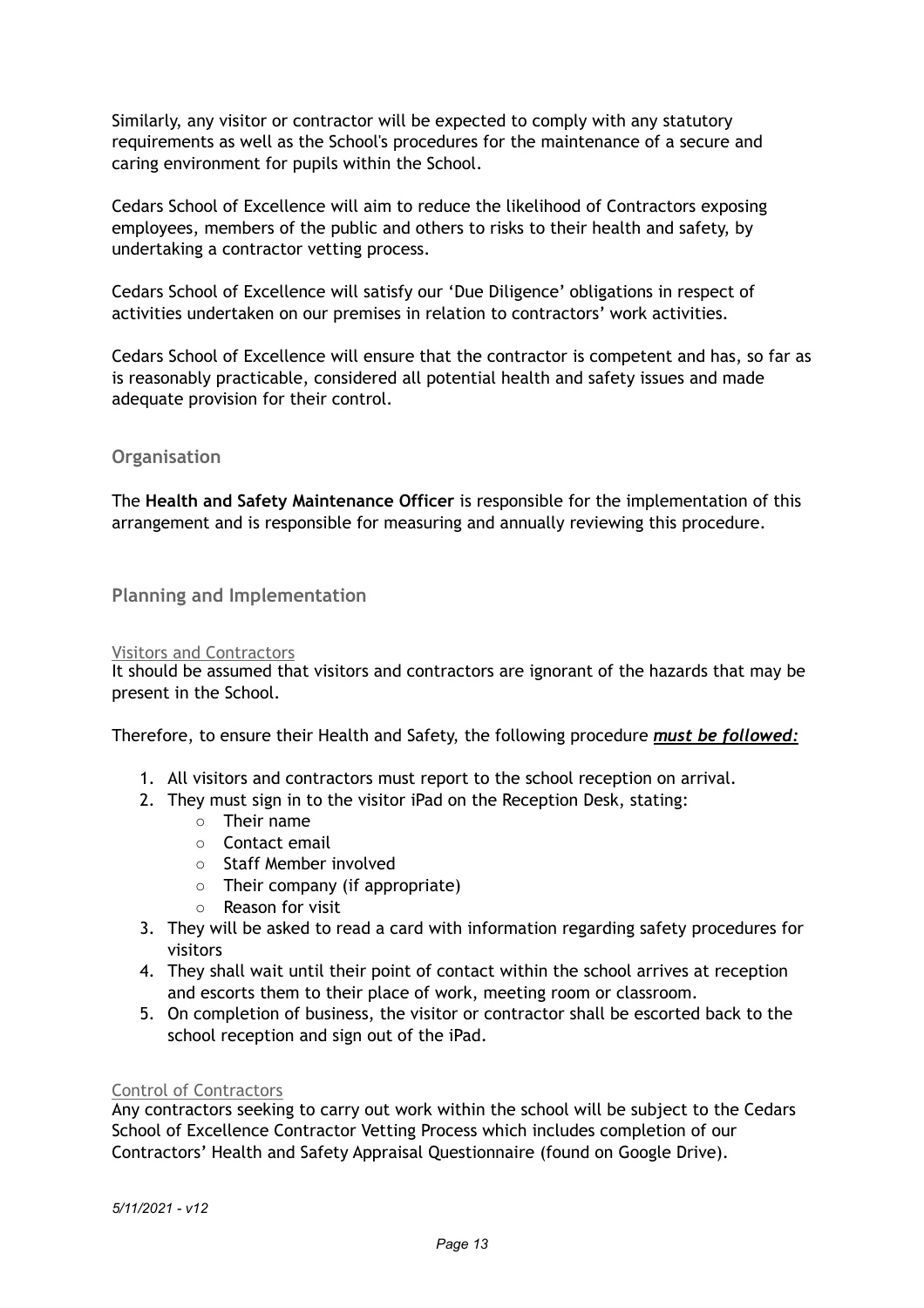A guide to completing this appraisal should also be provided (available on Google Drive).

On receipt of a completed Contractors' Health and Safety Appraisal Questionnaire, the **Health and Safety Maintenance Officer** will review the contactors' suitability for working within the school

Provided the **Health and Safety Maintenance Officer** is satisfied that the contractor has proved their suitability and competency, their details will be entered on the Approved List of Contractors stored on Google Drive with the contractor informed accordingly.

Prior to starting any work within the school, all contractors *must* attend the school for a site visit accompanied by **Health and Safety Maintenance Officer**.

During their site visit the contractor will be expected to provide a verbal overview of his intended work including any hazards / risks to the school staff and children while the work is being carried out.

The contractor will also receive relevant health and safety information pertinent to their work in the school including emergency arrangements, security and access arrangements, any relevant school hazards / risks and that they must report any near misses, accidents or incidents associated with their work activities.

The contractor will then submit their Method Statement and associated (suitable and sufficient) Risk Assessments applicable to their intended work for review to the **Health and Safety Maintenance Officer** prior to starting any work.

Within their Method Statement and associated Risk Assessment, all contractors must pay particular attention to:

- Ensuring that there is co-operation and co-ordination between them and the school.
- Clearly highlighting the significant hazards associated with their work within the school including any disruption to normal school activities.
- Any Permits to Work required.
- Ensuring that there is safe access and egress for all school staff, pupils and any visitors.
- Safety notices / signs displayed.
- Fencing off their work area to prevent unauthorised access.

Provided the **Health and Safety Maintenance Officer** is satisfied that their Method Statement and Risk Assessments are acceptable, the contractor will be advised of a suitable start date, (if not the contractor will be informed accordingly) .

Where possible contractual work will be carried out after school hours or during holiday periods.

Where this is not possible contractor staff should be Disclosure checked with their Risk Assessment containing the appropriate Child Protection Controls.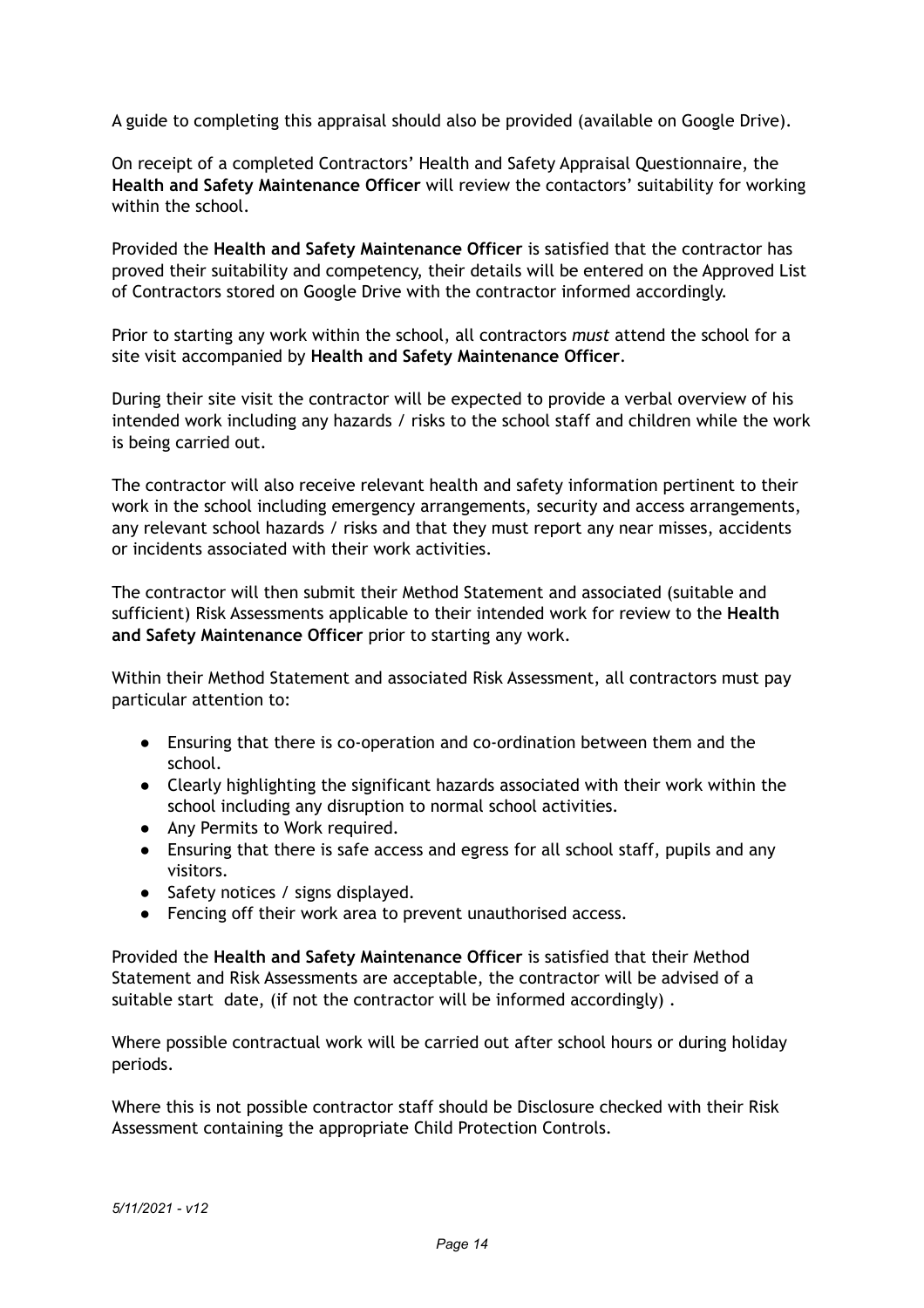#### **Monitoring**

During their time in the school, the Health and Safety Maintenance Officer will monitor all contractors work to assess:

- Progress of their work.
- Compliance with their Method Statement and Risk Assessments.
- Compliance with (agreed) school health and safety procedures / instructions.
- Statutory/Legal compliance.

The frequency of the monitoring will be determined by the appraisal results, the nature of the work and the degree of hazard and risk and may also require regular Progress Update Meetings to be held.

#### **Completion of Work**

Upon completion of their work, (either for the day or at the end of the work) all contractors must report to the Health and Safety Maintenance Officer prior to leaving the school.

#### **Reviewing**

There are a number of triggers that would initiate a review of the Control of Contractors arrangement, these are:

- **Incident Review Meeting**: After an accident or incident or near miss involving a contractors activities, the results of which may call into question the effectiveness of the existing control measures.
- **Additional contractors introduced**: The work activity of the new contractor may affect the work of existing contractors, e.g. electrical work.

## **Training, Information and Instruction**

#### **Policy**

Cedars School of Excellence seek to ensure that all staff are provided with sufficient Health and Safety information, instruction and training with respect to their relevant tasks.

#### **Organising**

The **Health and Safety Maintenance Officer** will review any training needs required and organise it as appropriate.

**Planning and Implementation**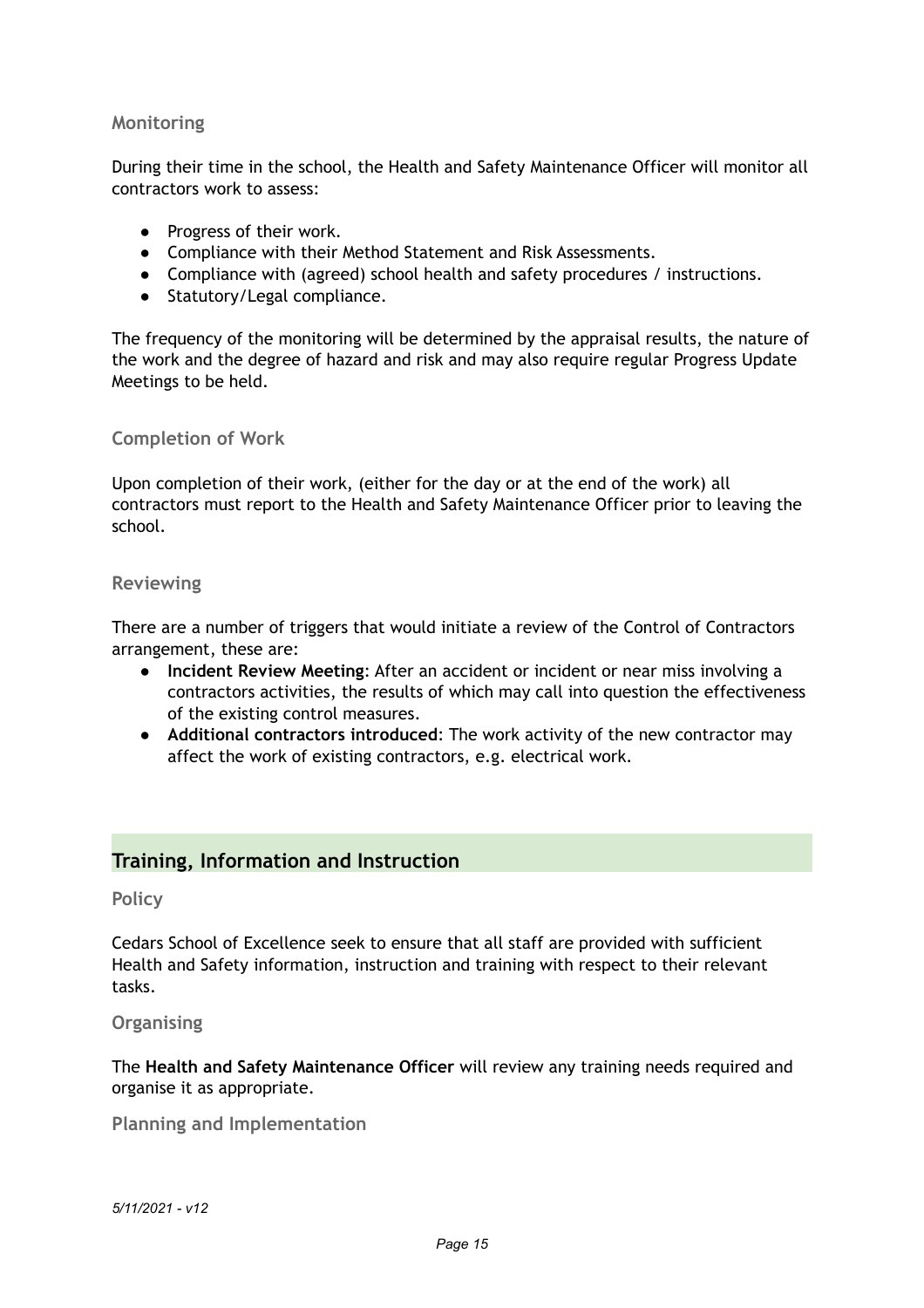In-Service training is given every year on fire procedures, medical issues, trips and other Health and Safety procedures.

Google Drive shall be used to notify staff of any changes in procedure and any other relevant Health and Safety information.

Training records detailing information and instruction given to staff are posted on Google Drive by the **Health and Safety Maintenance Officer**.

**Monitoring and Reviewing**

Training needs will be included in staff annual PRD review meetings. This policy will be reviewed on an annual basis by the **Head Teacher**.

## **Specific Individuals**

**Young Persons at work**

Any person working at the school either voluntarily or employed who has not yet reached the age of 18 will be treated with additional care.

This additional care will include:

- At least one member of staff will be given 'Duty of Care' for that person.
- Consideration will be given to lack of experience and/or maturity and no tasks will be given that are considered beyond reasonable capability of the individual.
- No individuals will be left in their care without continual supervision by a member of staff.
- The person will not be exposed to any substances or conditions that could cause harm.
- A specific risk assessment will be carried out for each individual person.

**New and Expectant Mothers**

It is a School requirement that staff inform the school as soon as possible that they are pregnant.

Once informed, the school will provide additional measures to ensure the safety and wellbeing of the mother.

In each case, a formal Risk Assessment will be carried out by the **Health and Safety Maintenance Officer** to identify potential hazards, working conditions and safety.

The **Head Teacher** will adjust location of work if required, hours of employment and ensure facilities are appropriate.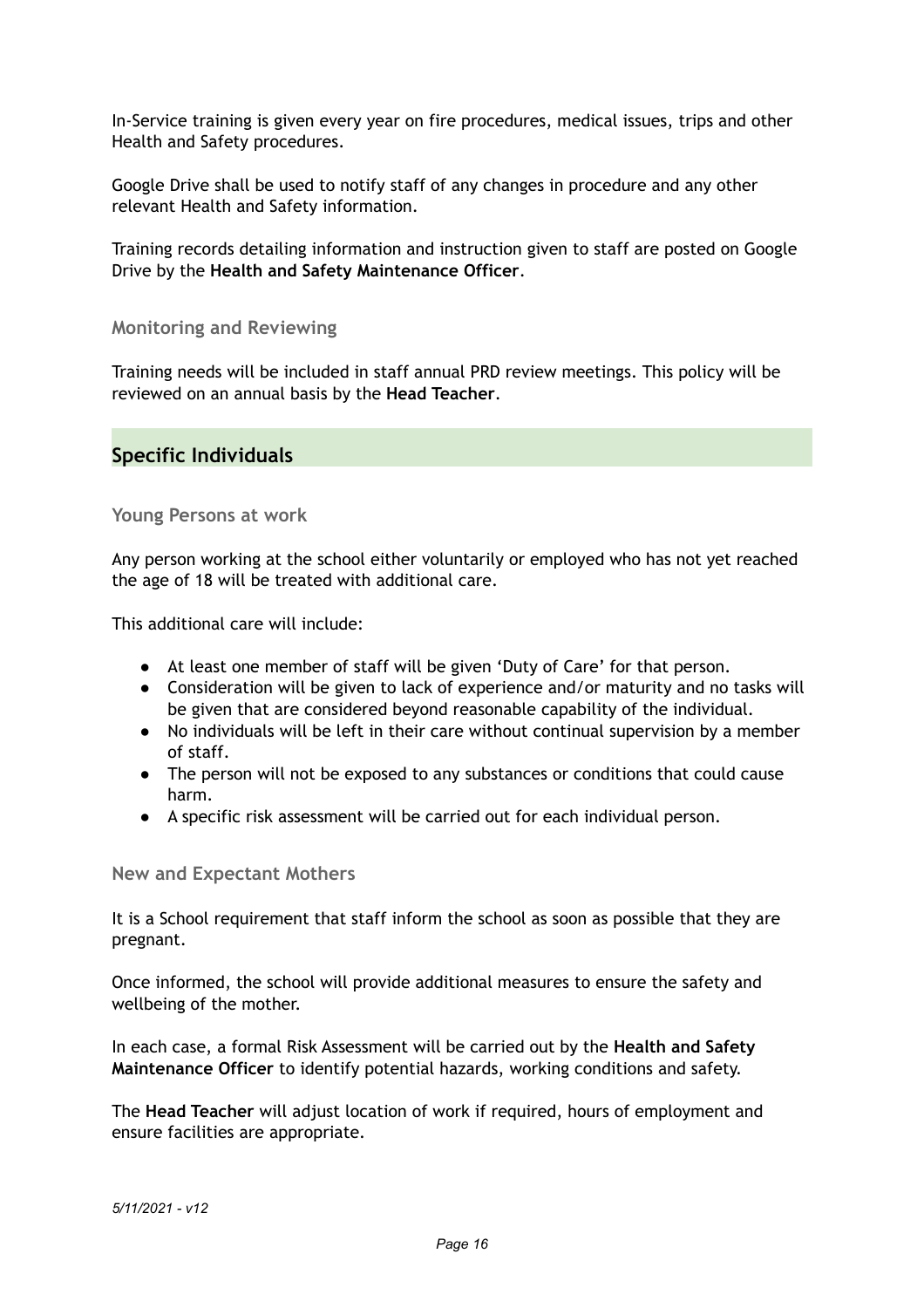#### **Monitoring and Reviewing**

The Head Teacher will ensure that each individual case is carefully monitored during the time they continue to work in the school.

## **Child Protection**

The school has a Child Protection Policy in place (See the Wellbeing and Child Protection Policy).

The **Head Teacher** is the Child Protection Officer for the school and all incidents must be reported to them.

The **Head Teacher** is responsible for the implementation of, and training in, Child Protection Procedures and will ensure that staff receive suitable training on an annual basis at the start of the year in-service.

All staff and volunteers are Disclosure (PVG) checked (see Control of Contractors).

**Dr Leah Marks** is responsible for implementing this and for maintaining records required.

The School Board has established a Safeguarding Committee. The **Head Teacher** reports to the Safeguarding Committee. The **Chair of the Safeguarding Committee** is responsible for reporting any issues to the School Board.

## **School Transport and Trips**

Policy

Cedars School of Excellence seeks to ensure that safe transport is provided for School Trips with appropriate training for staff.

**Organising** 

The **Health and Safety Maintenance Officer** is responsible for the implementation of this Policy.

#### **School Mini Bus**

The **Health and Safety Maintenance Officer** is responsible for ensuring that all pre-use inspections of the School Mini Bus are carried out and recorded in the School Mini Bus Maintenance Log, which must be kept on the bus.

Mr Chris Jewell will organise insurance for minibuses.

The **Health and Safety Maintenance Officer** is responsible for ensuring that all statutory safety checks, annual servicing, MOT, Road Tax renewals and any repairs are carried out.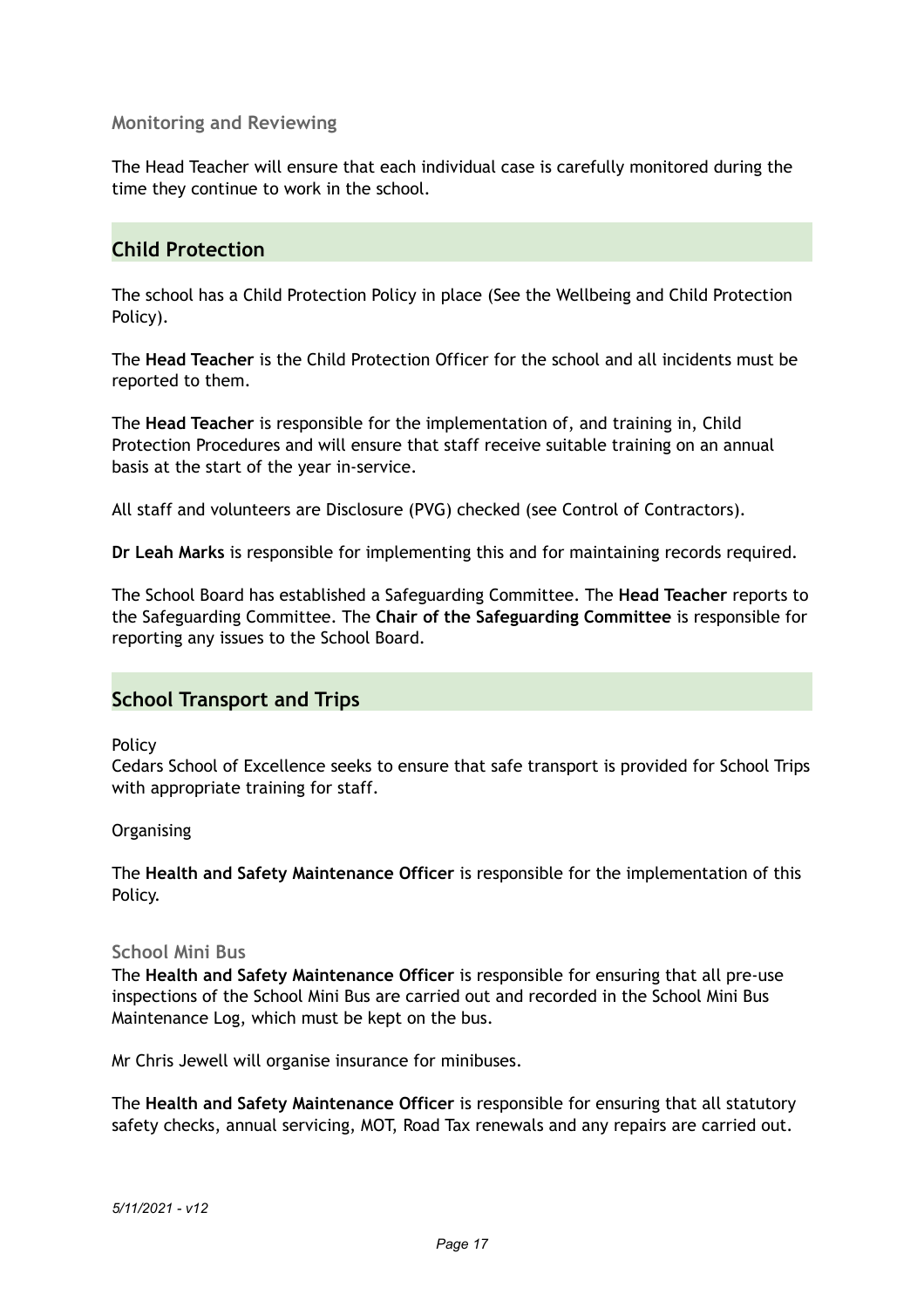Details of any repairs, statutory safety checks, annual servicing etc must be recorded in the Google Drive folder. Appropriate documentation must kept in the School Mini Bus Maintenance Folder stored in Room 1-09.

The Health and Safety Maintenance Officer will organise training for bus drivers and obtain drivers' details for drivers of bus or cars.

#### **Planning and Implementation**

#### Drivers

Only persons over the age of 25 years and in possession of a full driving licence are permitted to drive the School Mini Bus.

Drivers of the School Mini Bus must be over 25 years of age and require to have received their licence before 1/1/97 (with the exception of named Drivers) if their licence was issued after this they will be required to sit a separate test.

Any person driving the School Mini Bus must ensure that they are fit to do so medically and that they have completed a Drivers Profile Questionnaire.

Any person driving the School Mini Bus must inform the Head teacher of any driving endorsements.

#### Staff Cars

Individual staff who wish to use their car for school purposes need to contact their insurance company and obtain in writing confirmation that the Insurance cover is valid for the purpose to which the car will be used.

#### Staff should:

- Inform the **Head Teacher** before using their own car.
- Provide their insurance documents and driver's licence to the **Health and Safety Maintenance Officer** annually who will store them on Google Drive together with their current MOT Certificate.
- Staff transporting younger children must use a child booster seat, fitted to the back seat.
- Ensure the car used is road worthy, in strict compliance with legal requirements.

#### **Driving Times**

For journeys between 6.00am and 6.00pm a driver should not drive for more than two hours without a break of at least 15 minutes.

For journeys between 6.00pm and 6.00am a driver should not drive for more than one and a half hours without a break of at least 15 minutes.

A driver should drive for no more than 6 hours in any 24 hour period.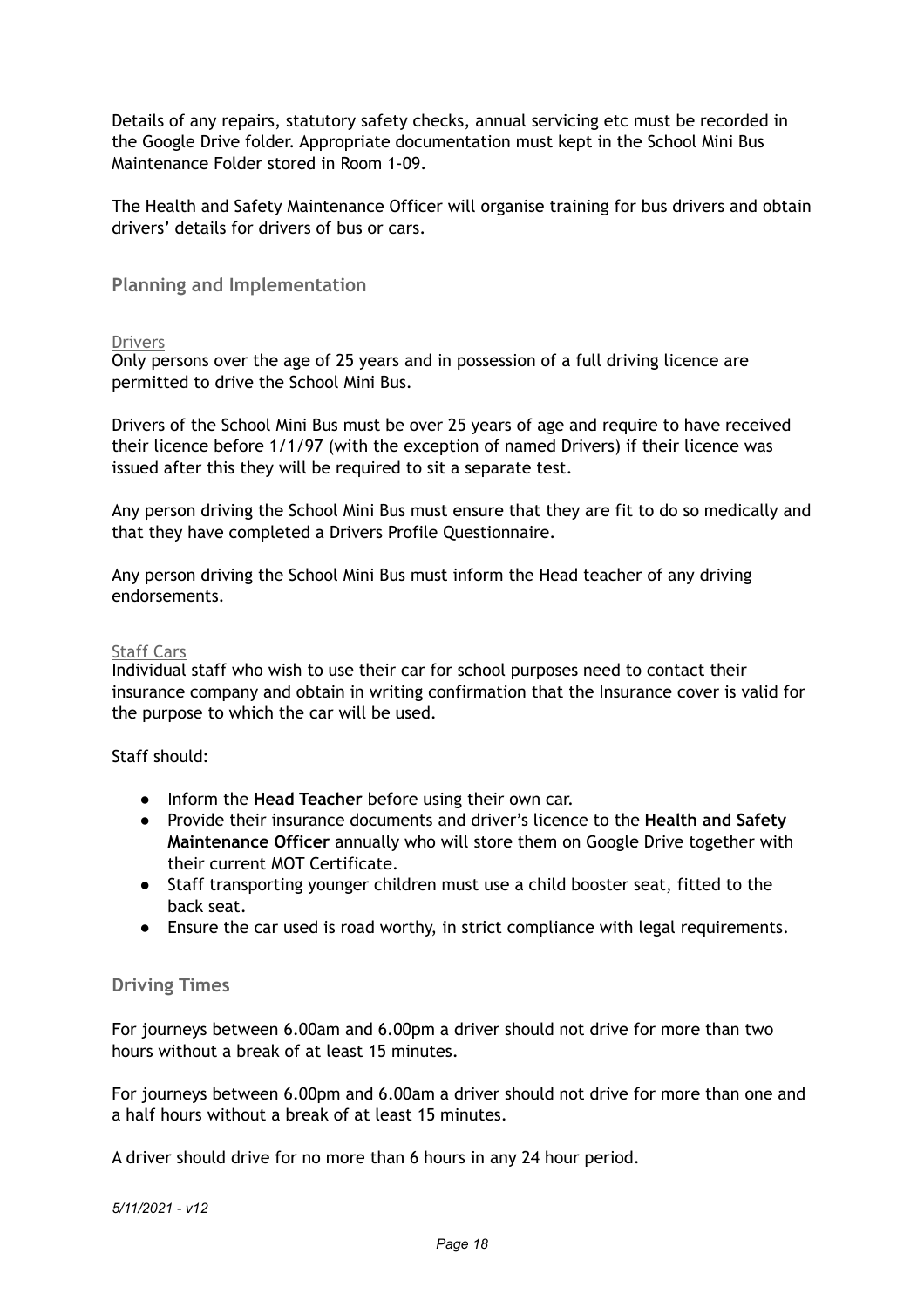### **Information to Pupils and Parents**

In order for parents and pupils to be aware of the requirement to behave on school transport in a safe and responsible manner a safety information sheet is sent to every parent whose child uses the school transport service on a daily basis.

The **School Secretary** is responsible for ensuring that this information goes out to parents.

#### **Consent for School Trips**

For day-to-day routine trips the **School Secretary** will send out trip consent forms contained within the annual information packets.

For residential trips, non-routine day trips, and trips abroad a separate consent form will be sent out by the trip leader. These should be kept until the trip is over and then shredded.

**Seat Belts and Booster Seats**

Seat belts should be worn at all times.

Booster seats are available for children in P1, 2 and 3, and for any pupil below the height of 135cm and under 12 years of age, which must be used on all trips.

#### **School Trips**

School trips must be planned, controlled and monitored.

In order to do this staff must:

- Inform the **Head Teacher** regarding an intended trip and enter it into the school diary.
- Ensure that a risk assessment is carried out by the **Trip Leader**.
- Ensure that the risk assessment is reviewed and signed by the Head Teacher.
- Ensure that the assessment is posted on Google Drive.
- Ensure that all accidents or near misses on a school trip are recorded in the School Accident Book and that the **Head Teacher** and the **Health and Safety Maintenance Officer** are informed.

#### **Residential Visits**

Prior to and during all School Residential Visits, the **Health and Safety Maintenance Officer** will:

- Inform the **Head Teacher** of all arrangements including Health and Safety.
- Obtain and examine a copy of the centre's Health and Safety Policy and Procedures along with risk assessments and any relevant qualifications.
- Obtain any relevant certification, including a copy of insurance documents.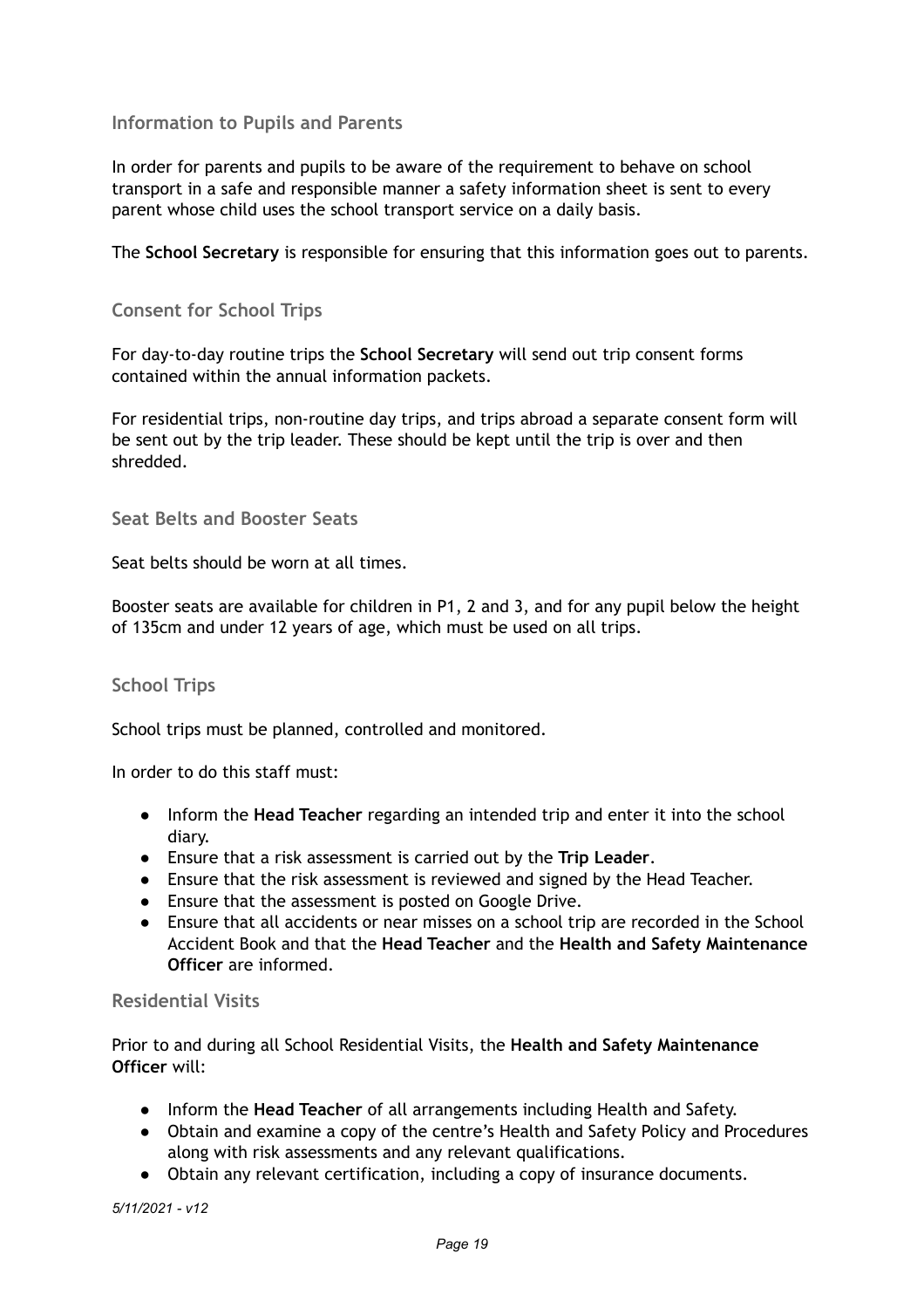- Liaise with the centre on all Health and Safety matters.
- Carry out risk assessments and circulate these to every member of staff or volunteer on the trip.
- Set up a Trip Folder containing all relevant information in order to control and monitor Health and Safety procedures.

#### **Monitoring**

The **Head Teacher** will check bus maintenance records are up to date during the termly inspection.

The **Head Teacher** will monitor all school trips.

**Reviewing**

This policy will be reviewed on an annual basis or if an incident triggers a review.

## **ELECTRICITY**

#### **Policy**

Cedars School of Excellence seeks to ensure that all staff are aware of electrical safety as hazards may arise from appliances or apparatus of any kind.

No one should interfere with or work on electrical apparatus unless they are specifically trained in the approved safe practices.

The School will ensure that adequate inspection and testing of both areas is undertaken, if necessary using outside contractors.

#### **Organising**

The electrical supply will be examined, inspected and tested on a maximum of a 5 yearly basis by a SELECT or other approved electrician.

Plugged electrical equipment shall be examined, inspected and tested on an annual basis portable appliance testing (PAT).

The **Health and Safety Maintenance Officer** is responsible for ensuring that these checks are carried out.

**Planning and Implementation**

The **Health and Safety Maintenance Officer** will ensure that: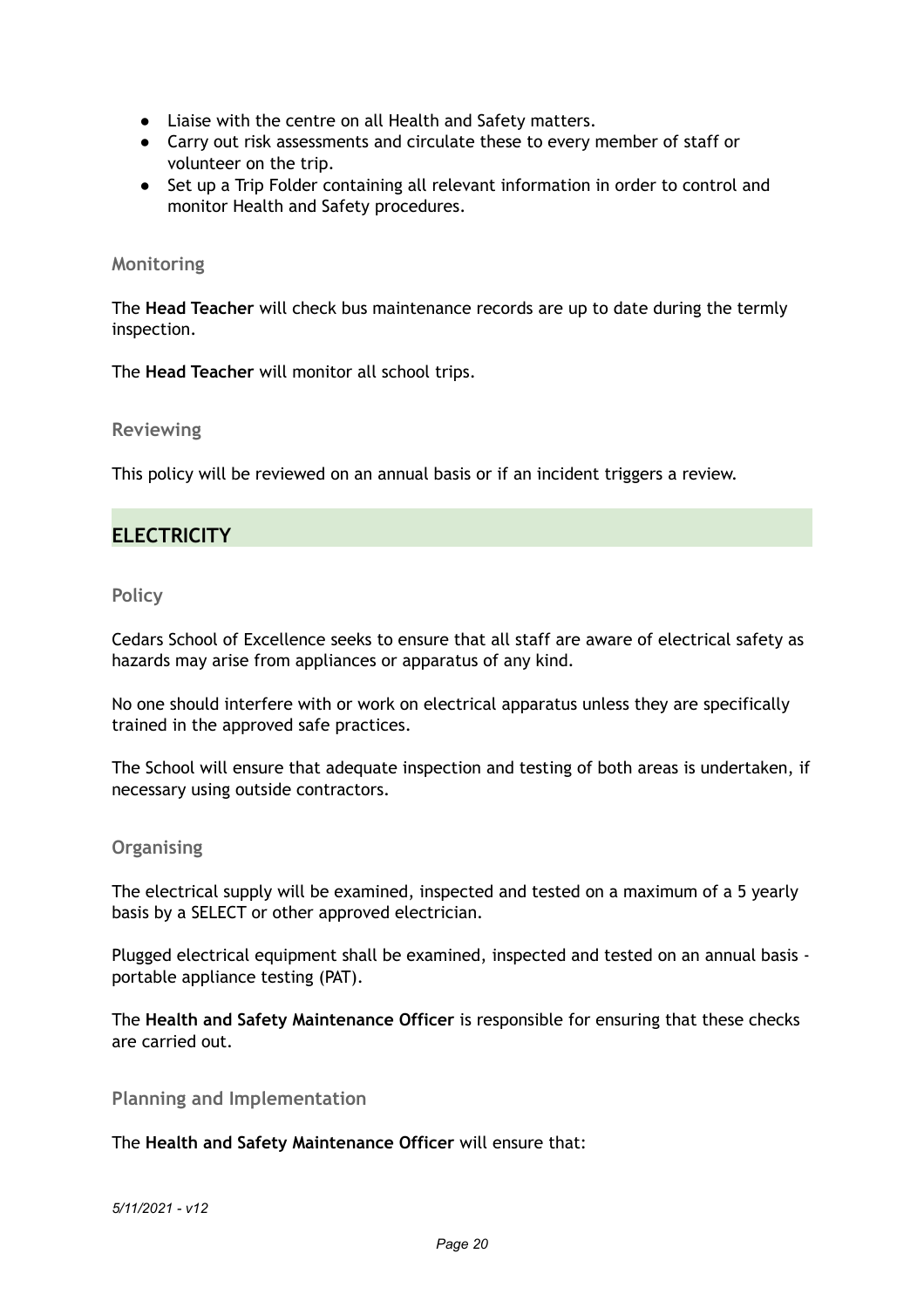- All PAT paperwork for this will be placed into the maintenance record book in the school office and a notification made on Google Drive that work is completed.
- Reference to portable electrical equipment should not be taken to be restricted to equipment that is simply capable of being carried in the hand by one individual. It should be taken to mean all equipment that can be attached to the electrical supply by a 13-amp plug.
- Each item of portable electrical equipment will carry its own unique identification marker.
- If the supply cable is permanently attached then it will be tested with the equipment, if it is detachable then it will be separately identified and tested.
- All equipment and cables will be logged on a register and tested on a frequency, depending on usage.
- Any electrical equipment introduced to the School, including personal equipment, must be given an identification number and tested as part of the scheme.

The **Health and Safety Maintenance Officer** will ensure that 20% testing will take place annually by a competent electrician and results will be recorded on Google Drive.

#### **Monitoring**

The **Health and Safety Maintenance Officer** will ensure that all electrical equipment is tested annually with all relevant documentation obtained.

Electrical equipment within classrooms will be checked by staff during monthly inspections.

#### **Reviewing**

This policy will be reviewed annually or an incident meeting called if:

- Any person within the school suffers electric shock.
- Any electrical equipment goes on fire.
- Any near miss with electrical equipment occurs.

## **CONTROL OF SUBSTANCES HAZARDOUS TO HEALTH (COSHH)**

#### **POLICY**

Cedars School of Excellence seeks to ensure that staff should not use any chemical or substance unless they are fully aware of the hazards associated with the chemical or substance. They must comply with any control measures stated in the basic COSHH information sheets, contained within their department.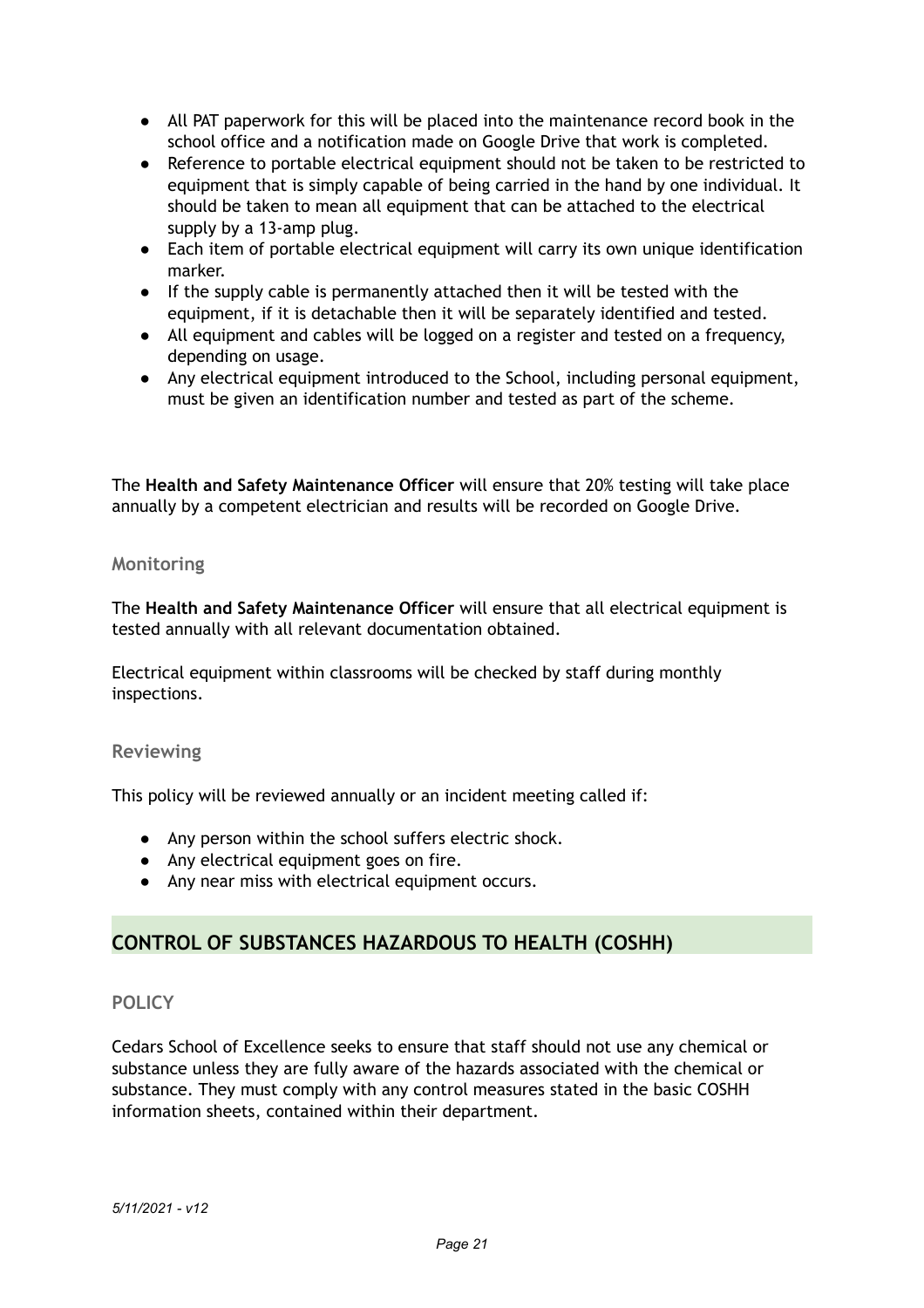Some chemicals or substances in use within the School have safety and/or health hazards associated with them. Some are highly flammable, some are toxic, and others are corrosive.

#### **Organising**

The **Chemistry Teacher** will be responsible for maintaining a chemical log - book for all chemicals kept and used in the school Science Department and including all relevant COSHH Assessments.

The **Biology Teacher** will be responsible for maintaining a chemical log - book for all chemicals kept and used in the school Biology Department and including all relevant COSHH Assessments.

The **Health and Safety Maintenance Officer** will be responsible for maintaining a chemical log - book for all other chemicals kept and used in the school by others, e.g., cleaning staff and including all relevant COSHH Assessments.

#### **Planning and Implementation**

Each school Department shall/has carried out an initial assessment to decide which chemicals/substances planned to be used within their Department are deemed 'Hazardous to Health' and, therefore require a full COSHH Assessment to be carried out.

If a chemical/substance requires a full COSHH Assessment, information provided by SSERC Safety Net together with the relevant manufacturers/suppliers Material Safety Data Sheet (MSDS) shall be used as the datum for drawing up the COSHH Assessments.

All COSHH Assessments together with all chemicals/substances MSDS will be posted on Google Drive.

#### **Monitoring**

Performance will be measured through a series of monitoring activities which include work-place safety inspections, management audits, formal safety audits and independent external safety audits, all of which will consider the chemical safety as an integral element of the monitoring process.

#### **Reviewing**

There are a number of triggers that would initiate a review of the COSHH arrangements, which include:

- Incident Review Meeting: After an accident or incident or near miss involving a chemical.
- Receiving an update from SSERC Safety Net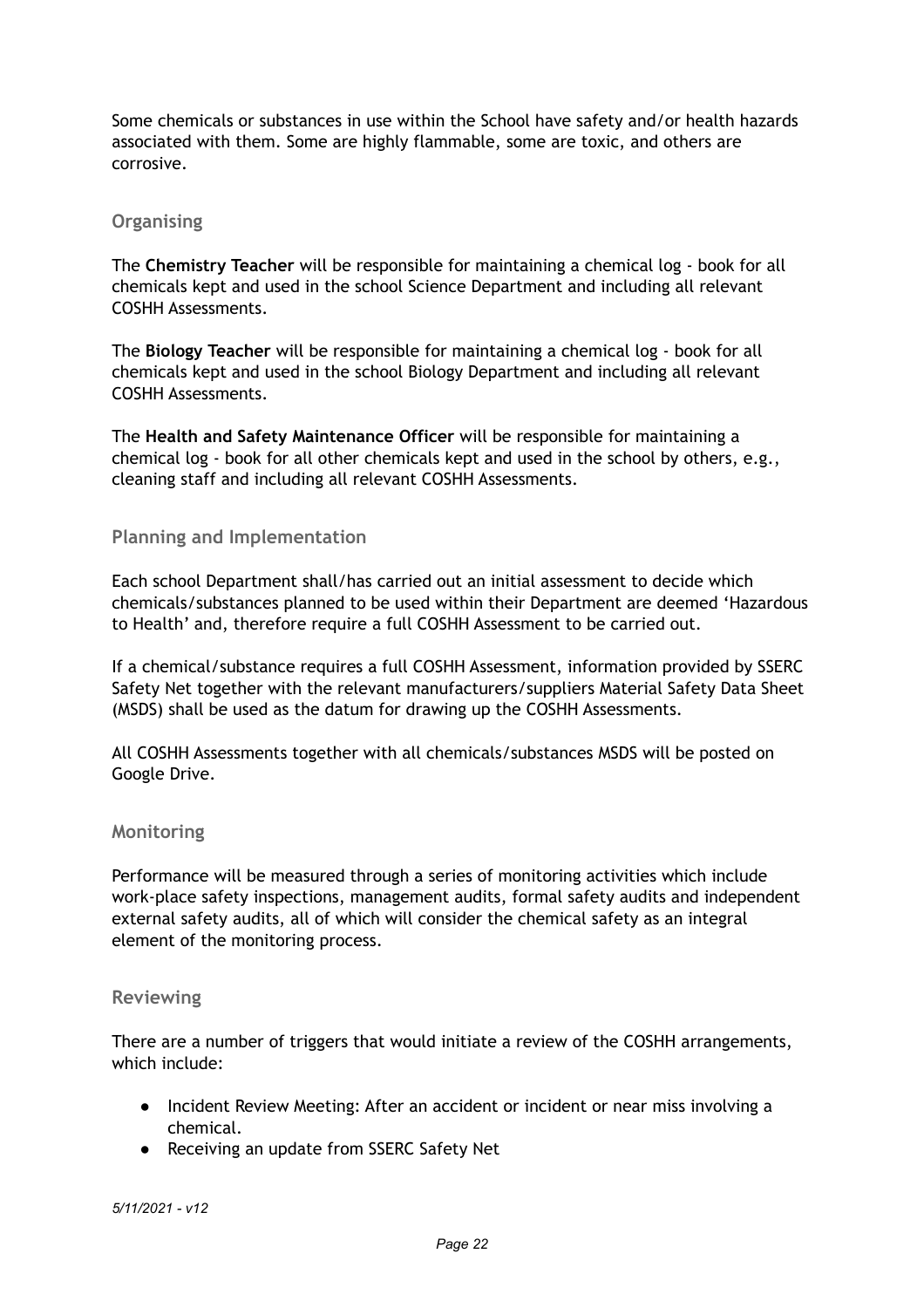## **DANGEROUS SUBSTANCES AND EXPLOSIVE ATMOSPHERES (DSEAR)**

#### **Policy**

Cedars School of Excellence seeks to ensure the protection of employees, pupils and all other persons through proper control of the risks arising from dangerous substances and explosive atmospheres to which people may be exposed as a result of school activities.

#### **Organisation**

The **Chemistry Teacher** is responsible for ensuring that all substances and school activities which fall under the DSEAR Regulations are managed in accordance with the Regulations including the drawing up of suitable and sufficient DSEAR Risk Assessments as / when required.

The Schools' **Competent Health and Safety Advisor** is responsible for ensuring that all new DSEAR Risk Assessments are reviewed.

#### **Planning and Implementation**

#### Activities/Substances to Which DSEAR Applies

The following activities and substances may be commonly found in the work situation within premises.

The list is not exhaustive, but offers examples:

- Storage of petrol as a fuel for cars, horticultural machinery, etc.
- Use of flammable gases, such as acetylene, for welding
- Handling and storage of flammable wastes including fuel oils
- Work activities that could release naturally occurring methane (eg composting)
- Distillation of flammable solvents
- Storage of flammable goods, such as paints, solvents, reagents
- Storage, use and handling of flammable gases, including LPG
- Chemical/gas manufacture, resulting from processes or experiments

#### **Determining the Presence of Dangerous Substances**

#### Preliminary Review

The **Chemistry Teacher** will carry out a review of all dangerous substances held within the school to determine if they fall within the DSEAR Regulations 2002, Paragraph 33:

*Dangerous substances include any substance or preparation which, because of its properties or the way it is used, could cause harm to people from fires and explosions. Dangerous substances include those with potential energy releasing events similar to fire and explosion such as exothermic reactions.*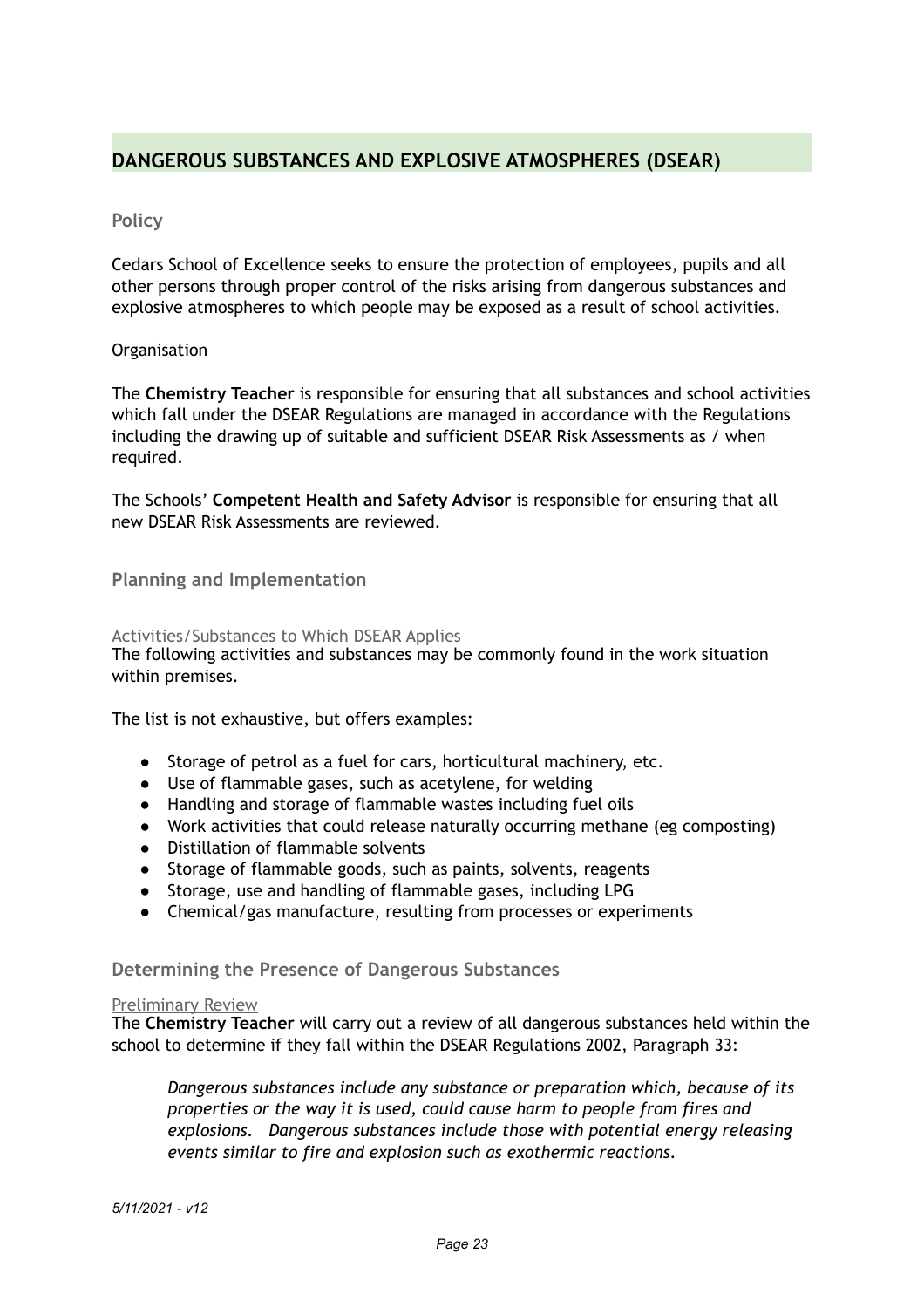*Examples include:* 

*petrol; liquefied petroleum gas (LPG); paints; varnishes; solvents; and dusts which when mixed with air could cause an explosive atmosphere (e.g., dusts from milling and sanding operations).*

The **Chemistry Teacher** will also check whether any substances or preparations used within the school have been classified under the European Regulation on Classification, Labelling and Packaging of Substances and Mixtures, (CLP Regulations 2015) as: **explosive, oxidising, extremely flammable, highly flammable or flammable**, which will be achieved by obtaining and reviewing the Material Safety Data Sheet (MSDS) provided by suppliers.

#### DSEAR Risk Assessment

If a dangerous substance is identified an 'initial' DSEAR Risk Assessment will be carried out to determine if the quantities being used would create an explosive atmosphere.

If a dangerous substance is then found likely to create an explosive atmosphere, i.e., DSEAR Regulations apply, the dangerous substance should either be:

- A. Removed from the school,
- B. Or if the substance is assessed as being required for school chemistry activities, a formal DSEAR Risk Assessment will be drawn up, during which the following points must be considered:
	- a. The name of the dangerous substance.
	- b. The hazardous properties of the substance.
	- c. Information on safety provided by the supplier, including information contained in any relevant MSDS.
	- d. The circumstances of the work involving the dangerous substance including:
		- i. the work processes and dangerous substances used and their possible interactions.
		- ii. the amount of the dangerous substance involved in particular that the quantities held are well below a level which could give rise to an explosion when being stored and / or used within the school:
		- iii. where the work will involve more than one dangerous substance, the risk presented by such substances in combination.
		- iv. the arrangements for the safe handling, storage and transport of dangerous substances and of waste containing dangerous substances including relevant the identification of Zones.
	- e. Activities, such as maintenance, where there is the potential for a high level of risk.
	- f. The effect of measures which have been or will be taken pursuant to these Regulations.
	- g. The likelihood that an explosive atmosphere will occur and its persistence.
	- h. The likelihood that ignition sources, including electrostatic discharges, will be present and become active and effective.
	- i. The scale of the anticipated effects of a fire or an explosion.
	- j. Any places which are or can be connected via openings to places in which explosive atmospheres may occur.
	- k. Emergency procedures.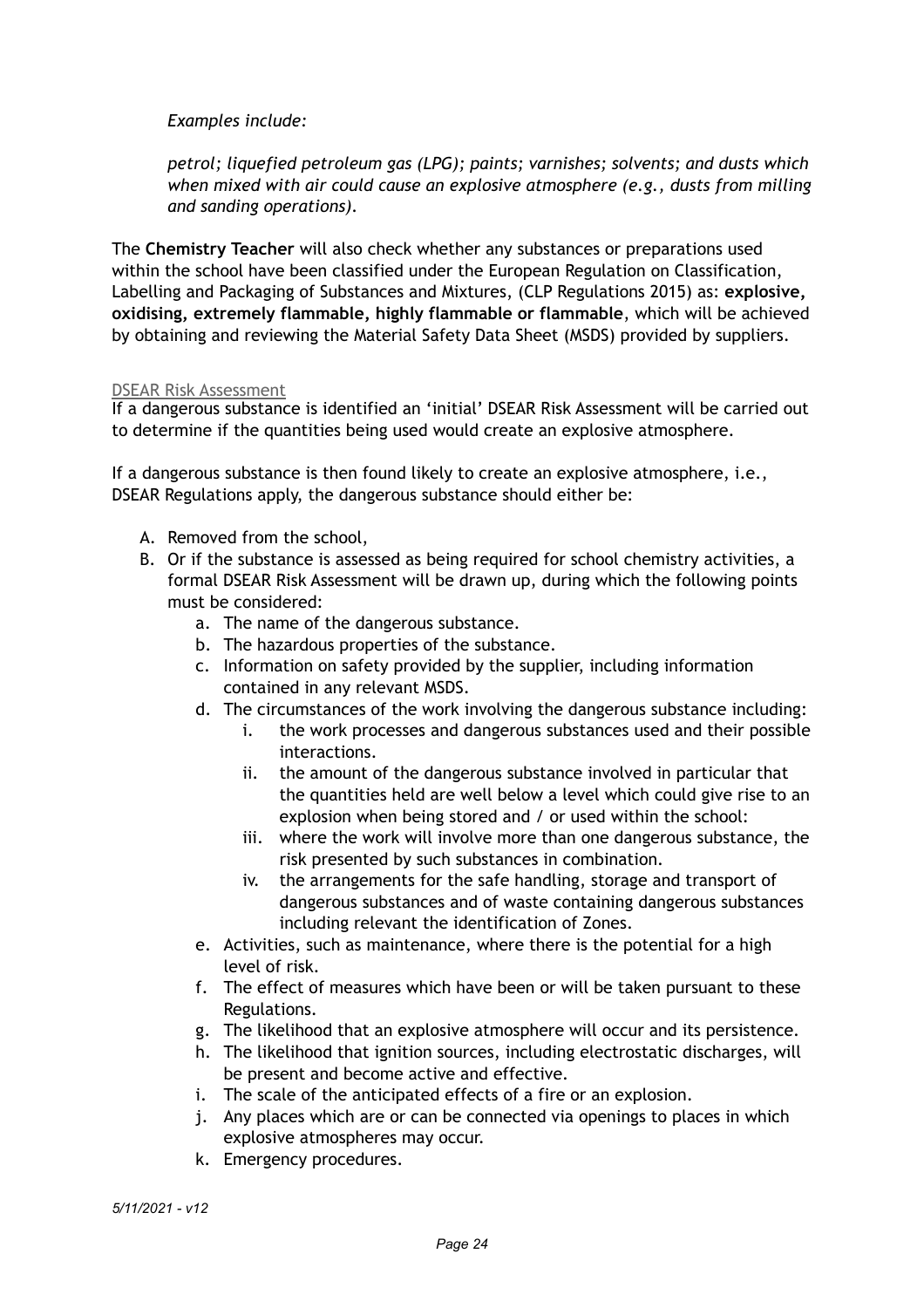l. Such additional safety information as may be needed in order to complete a DSEAR Risk Assessment.

**Monitoring and Reviewing**

The **Chemistry Teacher** will review all DSEAR Risk Assessments on an annual basis or sooner if there is reason to suspect it is no longer valid, there has been a significant change, or there has been an incident.

## **MANUAL HANDLING**

#### **Policy**

Cedars School of Excellence seeks to ensure that it carries out Manual Handling Assessments (if necessary) in accordance with the Manual Handling Operations Regulations 1992 and provide training in Manual handling.

#### **Organising**

The **Health and Safety Maintenance Officer** is responsible for ensuring that all Manual handling operations are formally risk assessed and will organise online Manual Handling training on an annual basis.

**Planning and Implementation**

The **Health and Safety Maintenance Officer** will ensure that all staff are provided with online Manual Handling training courses supplied by AFT solutions.

Staff are required to carry out their own risk assessments when undertaking manual handling activities.

#### **Monitoring**

The **Health and Safety Maintenance Officer** will ensure Manual Handling completed training records are obtained and record this on Google Drive.

#### **Reviewing**

This policy will be reviewed on an annual basis or earlier should an incident occur.

## **WATER SYSTEMS (LEGIONELLA)**

**Policy**

*5/11/2021 - v12*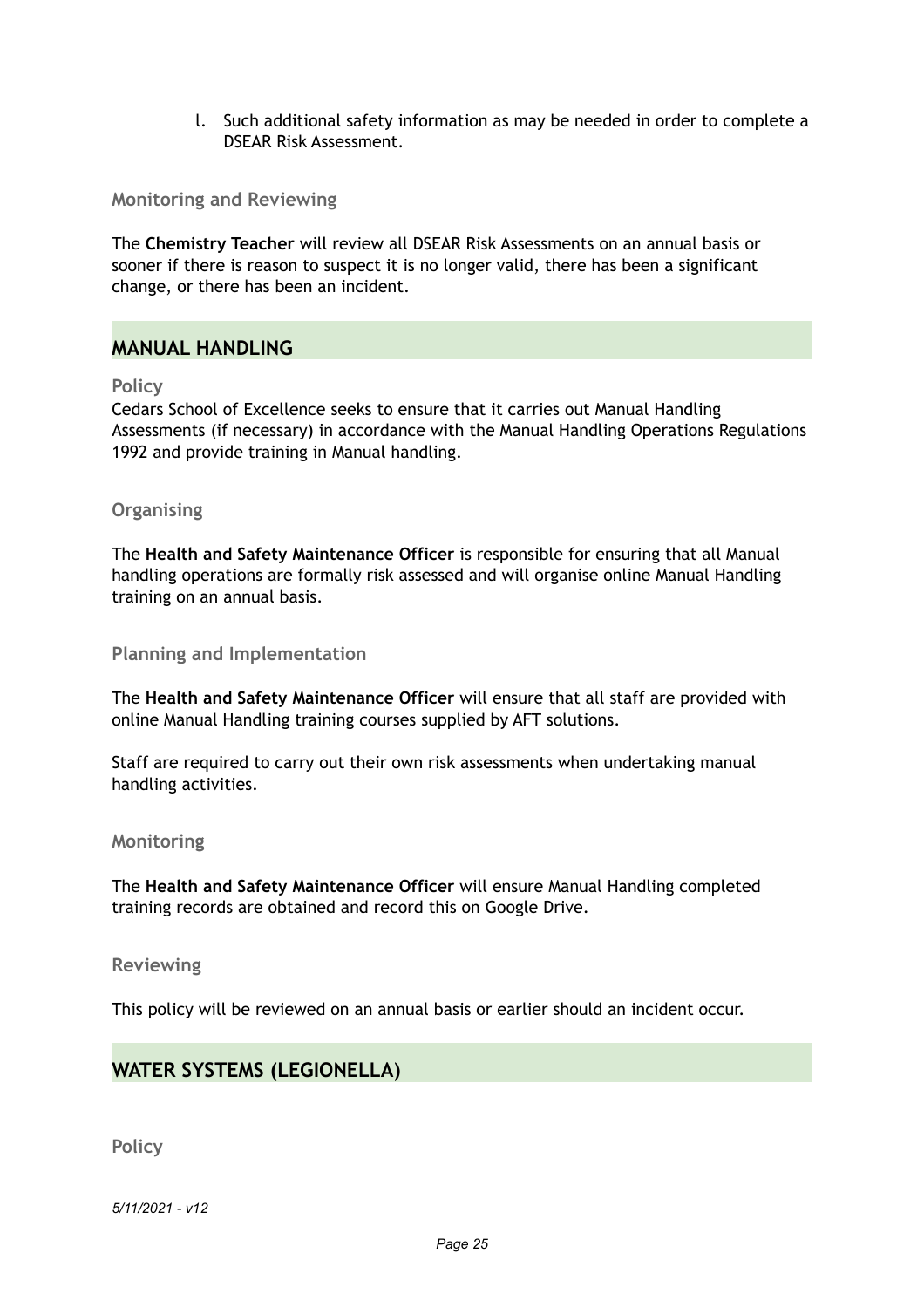Cedars School of Excellence seeks to ensure that all water systems which may pose a risk to health are suitably tested and maintained also ensuring that all appropriate documentation is available in relation to testing of water systems.

#### **Organisation**

The **Health and Safety Maintenance Officer** is responsible for the implementation of this Policy.

## **Planning and Implementation**

The school has prepared a formal course of action for preventing or controlling the risk. Records are retained and checks carried out to ensure control measures are effective.

An Independent Consultant has been used to carry out a survey of all school water systems, draw up a formal Assessment and prepare a Written Scheme to meet the requirements of the relevant legislative guidance.

The Written Scheme will include:

- An up-to-date plan of the system
- A description of the correct and safe operation of the water system
- A list of measures to be taken to control legionella growth and minimise aerosol release.
- The checks (with frequency) to be carried out to ensure that the scheme remains effective.
- The remedial action(s) to be taken in the event that the scheme is shown not to be effective.
- Water temperatures are monitored monthly and recorded on google drive by the Health and Safety Maintenance Officer.
- Annual checks are undertaken with samples taken as appropriate.
- Advice with regards to disinfection has been obtained through the consultancy.

The **Health and Safety Maintenance Officer** will ensure that the records of all water testing are maintained and easily accessible.

These will be stored in the folder in the staff room.

#### **Monitoring**

Performance will be measured through a series of monitoring activities which include work place safety inspections, management audits, formal safety audits and independent external safety audits. All of which will consider 'water system safety' as an integral element of the monitoring process.

Water system safety will be monitored to assess:

● If temperatures meet the recognised industry standard;

*5/11/2021 - v12*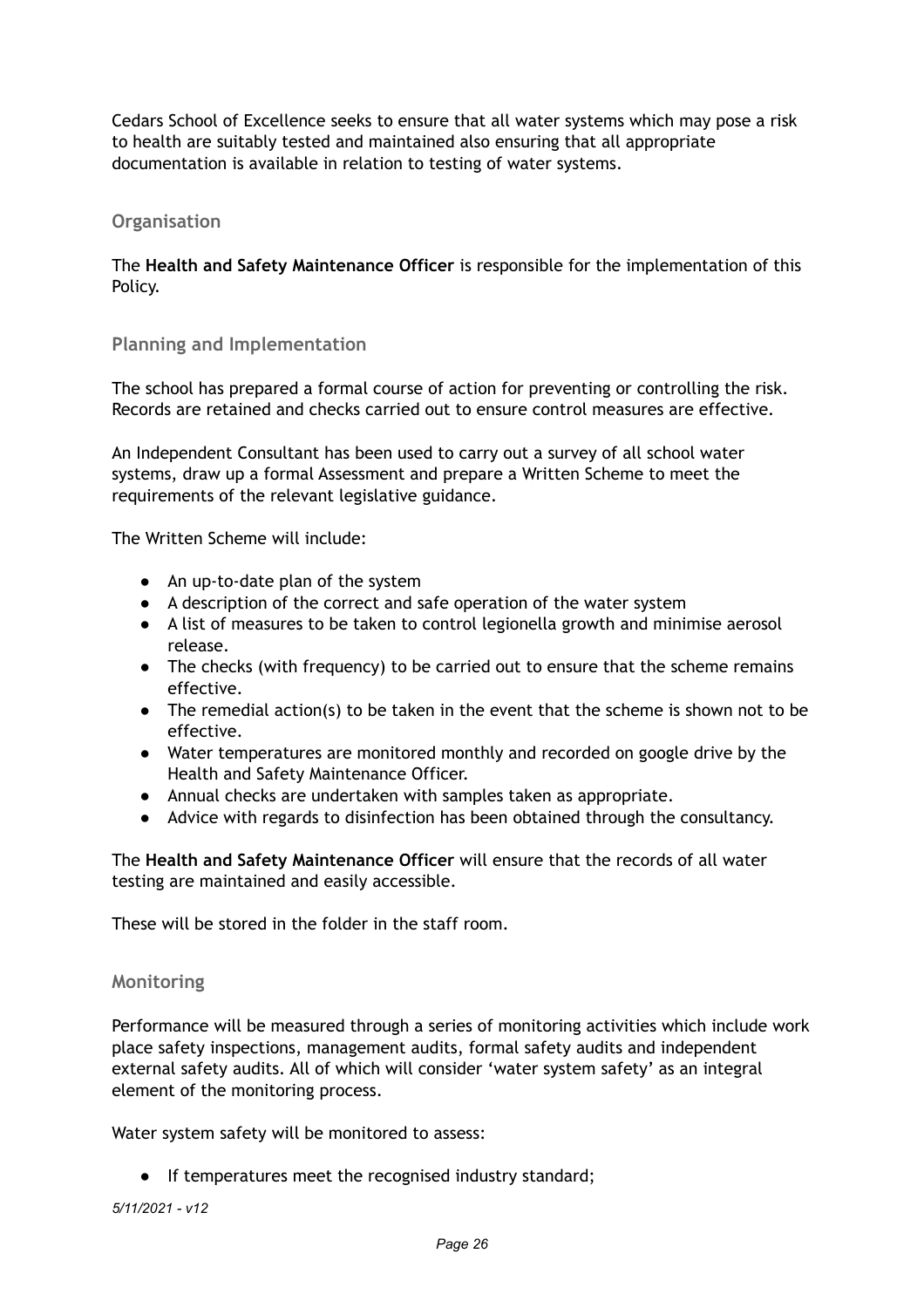● If full documentary evidence is available to verify tests and inspections.

The **Health and Safety Maintenance Officer** is responsible for measuring and annually reviewing this procedure including ensuring that all maintenance records are up to date.

#### **Reviewing**

There are a number of triggers that would initiate a review of the water system safety arrangement, these are:

● Incident Review Meeting: After an accident or incident or near miss involving a water system safety issue.

## **Control of Asbestos**

#### **Policy**

Cedars School of Excellence seeks to produce and maintain a School Asbestos Register which:

- Is accessible to all in-house and out- sourced staff that may be brought into contact with asbestos as part of their work activities.
- Promotes awareness of the hazards of asbestos.
- Prevents exposure to hazards associated with asbestos,

#### **Organising**

The **Health and Safety Maintenance Officer** is responsible for the implementation of this Policy.

**Planning and Implementation**

- The school Asbestos Register will be available at all times in the school office, the Contractor folder and on Google Drive.
- The Register *must be presented* to all contractors intending to carry out any work within the school.
- The Register should be updated as required.

If it is suspected that asbestos has been disturbed:

- Evacuate the area and prevent any further entry
- Report it to the Head Teacher or the Health and Safety Maintenance Officer.
- Seek advice from a competent contractor.
- It may be required to take samples and undertake air testing.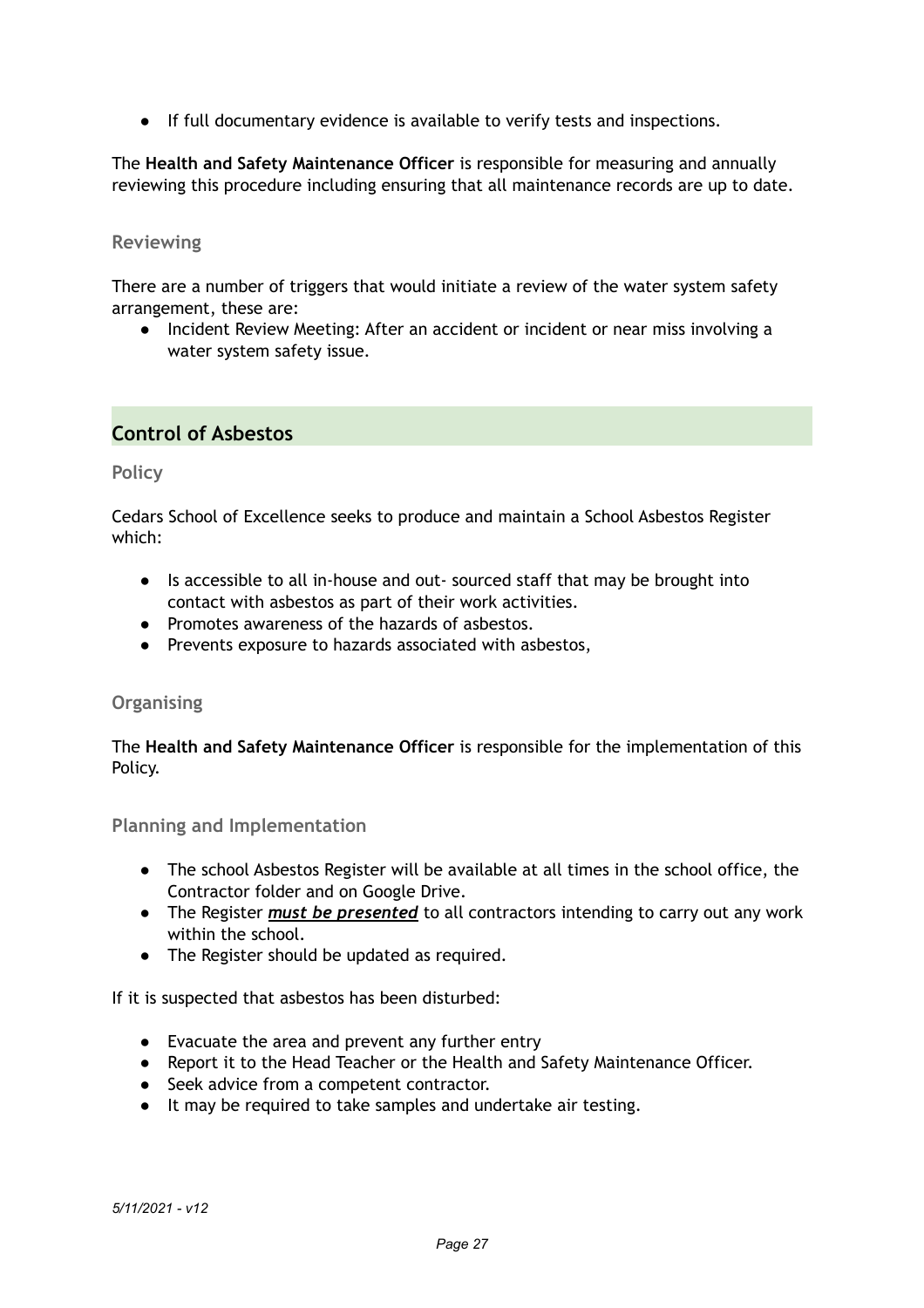## **WORKING AT HEIGHT**

#### **Policy**

Cedars School of Excellence seeks to comply with the Work at Height Regulations, to maintain a ladder inspection record and to raise staff awareness of working at height issues.

#### **Organisation**

The **Health and Safety Maintenance Officer** is responsible for all ladders and steps, fixed and portable to be identified and an asset number allocated.

An asset register will be maintained with a record of the location and type. The location for a portable ladder or steps shall be its normal place of storage.

A permanent record shall be made of all inspections.

The **Health and Safety Maintenance Officer** will be responsible for ensuring these records are kept up to date.

AFT solutions provide an online course on working at height and is required to be completed before staff work at height.

The Health and Safety Maintenance Officer will upload training details to the school Google Drive.

#### **Planning and Implementation**

The record for ladder inspections is kept on Google Drive, with the **Health and Safety Maintenance Officer** responsible for ensuring that it is kept up to date.

Prior to any member of staff varying out any work at height, they must contact the **Health and Safety Maintenance Officer** and request him to send them an (online) course, 'Working at Height' which they must complete before working at height.

Once they have completed the course, staff must inform the **Health and Safety Maintenance Officer** accordingly.

Use of Stepladders – a second person is required to hold the steps when: the work necessitates standing on the ladder at a height of 2m or above or if working at a lower height, two hands are required to carry out work.

Where the work is in excess of a minor repair a more substantial platform, e.g., a tower scaffold should be used.

## *It is not permissible, under any circumstances, to stand on the platform of a "platform pair of steps".*

*5/11/2021 - v12*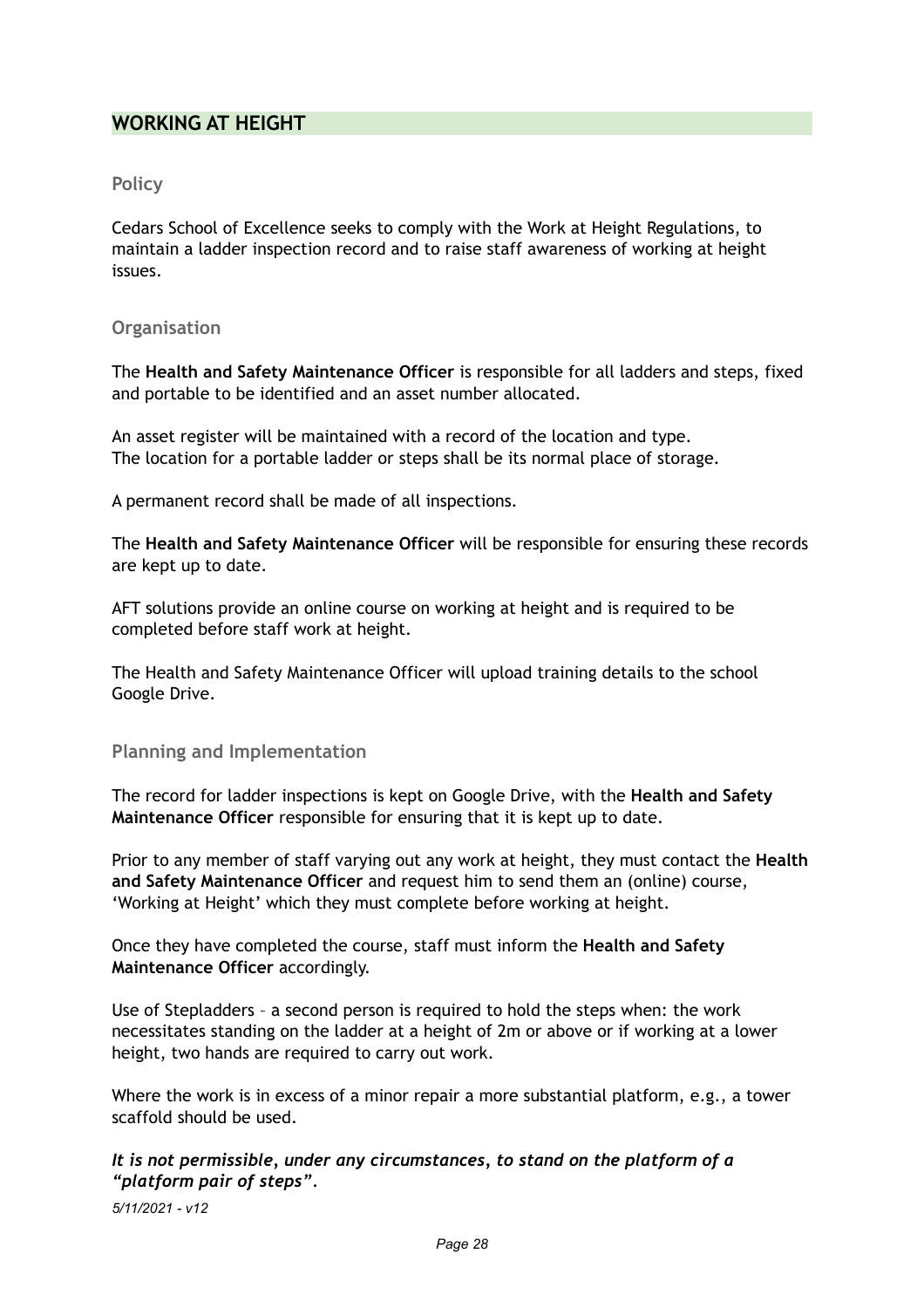## *Roof work – all roof work requires to be carried out by a vetted independent contractor.*

#### **Monitoring**

The **Health and Safety Maintenance Officer** will check that ladder inspections are carried out as part of the school annual inspection.

**Reviewing** 

This Policy will be reviewed annually or if a near miss or accident occurs.

## **DISPLAY SCREEN EQUIPMENT**

**Policy** 

Cedars School of Excellence seeks to ensure that all staff identified as a 'User' under The Display Screen Equipment (DSE) Regulations have their workstations competently assessed.

To ensure that the risks posed to persons not covered under the regulations (pupils) are minimised.

Generally, users should be reliant upon the use of DSE for their daily work, they should use it on average three hours per day or for more than one hour at a time and have little option in its usage.

**Organisation** 

The Health and Safety Maintenance Officer shall identify and arrange for users to receive an assessment of their workstation.

**PLANNING AND IMPLEMENTATION**

The DSE information sheet provided by HSE is also available for all staff on Google Drive.

In service training will include information to all staff over the use of Chromebooks in the school. Class teaching should include frequent breaks for pupils and staff should ensure pupils are not using a Chromebook in awkward postures such as sitting/ lying prone on the floor.

A formal Risk Assessment on the use of Chromebooks will be written, issued to staff and posted on Google Drive by the Health and Safety Maintenance Officer

**Eye Tests** 

*5/11/2021 - v12*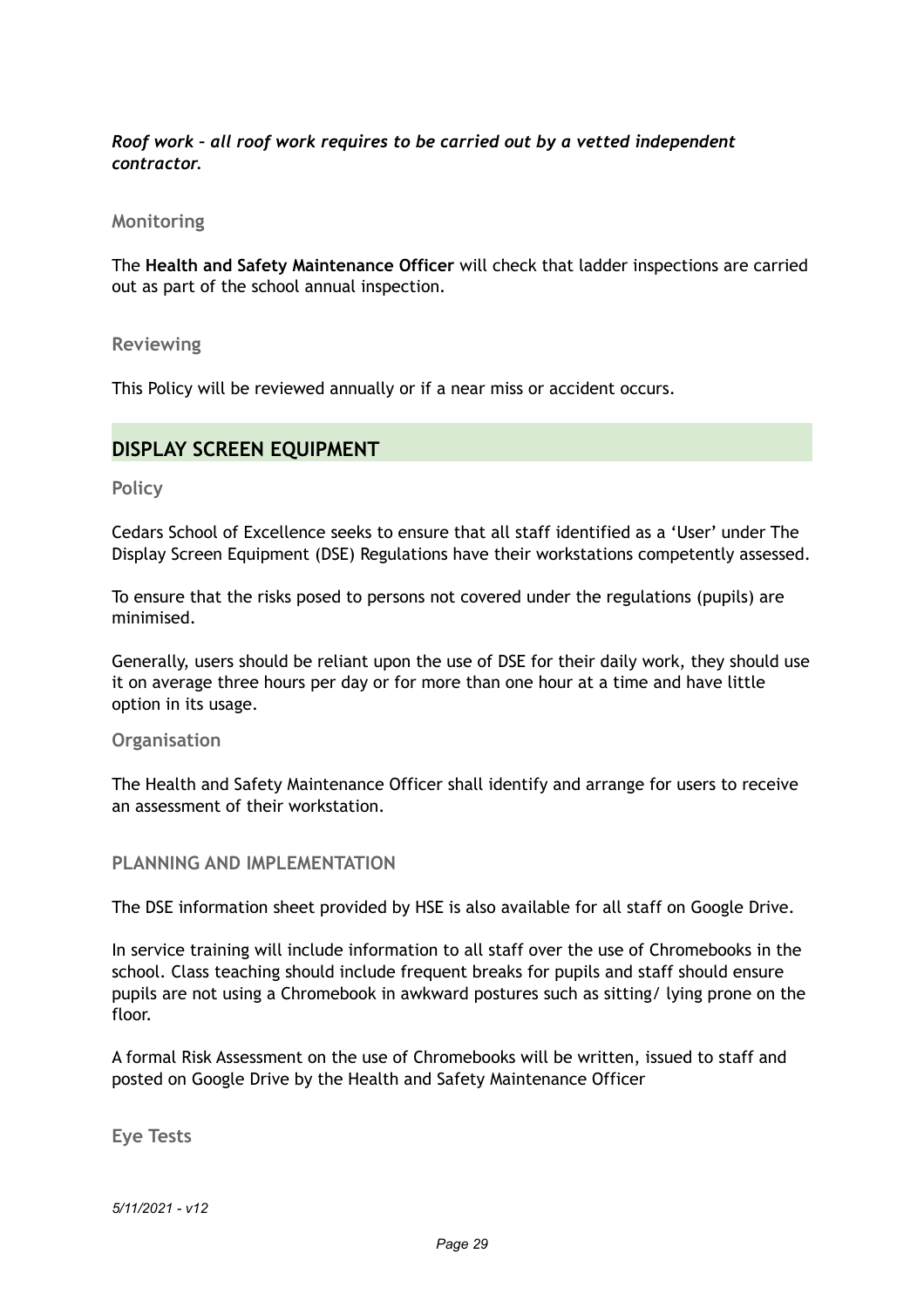Working with DSE does not cause damage to the eyes but can make people more aware of existing problems or defects.

As a result, eye tests must be offered on request if a user experiences visual difficulties while working with DSE.

If a request has been made for an eye test, a 'competent person' such as an ophthalmic optician must carry out the test as soon as possible, and as there are no fixed periods for testing, the examining optician normally decides the frequency.

Where the eye test reveals there is a problem with the employee's eyesight (that will affect DSE work), 'corrective appliances', (i.e., spectacles) must be provided. The requirement is for the cost of basic spectacles, specifically for use with DSE, and would not include the cost of bifocal or tinted lenses.

To claim reimbursement the user should use the request for eye test form contained in Appendix 3.

The employee arranges their own eye test with an Optician of their choice and they will be reimbursed appropriately.

If the employee needs corrective spectacles specifically for DSE use, they can also receive a contribution towards the cost of these spectacles.

If the corrective spectacles are needed for other purposes – for example, the employee needs them for both driving and DSE use, the employee is not entitled to a contribution towards costs.

Employees are entitled to a maximum contribution of £65 to cover the eye test and the contribution towards basic corrective spectacles.

Where employees choose to have anything other than the basic frames and lenses, they must pay the difference themselves.

There is no liability for the cost of any spectacles that are not necessary for working with DSE.

**Monitoring** 

Ongoing monitoring by staff and termly inspections.

**Reviewing** 

This policy and Chromebook Risk Assessment will be reviewed annually by the **Health and Safety Maintenance Officer**.

Self - assessments will be reviewed every three years.

Any change to the use of IT in the school will require a review of this Policy. *5/11/2021 - v12*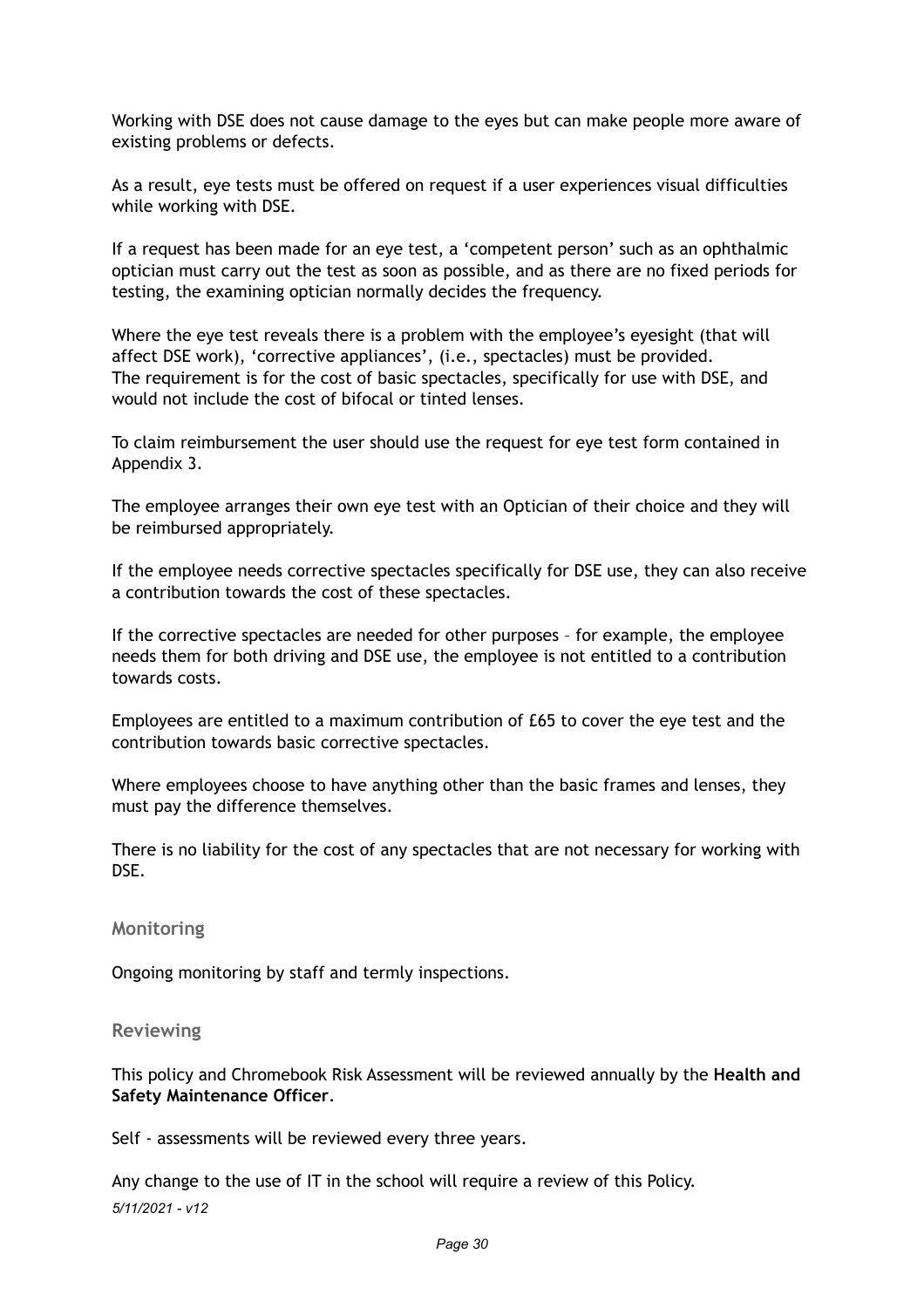## **STRESS**

### **Policy**

Cedars School of Excellence seeks to ensure all staff that it recognises stress as a factor in education are that all members of staff in the school should:

- Not experience levels of stress that are inappropriate with the maintenance of good health.
- Have the opportunity to feel positive and proud about their work and the work of the school so that they can feel that the stress that they have experienced has been worth-while.
- Have the opportunity to relax out of school hours without constantly worrying about their work and the work of the school.
- Develop a responsible attitude and understanding towards their own stress levels so that they can take action, or seek help and support, long before stress becomes a critical issue within their lives.
- Develop a responsible attitude and understanding towards the stress levels of colleagues so that they can support and help colleagues who appear to be suffering from undue levels of stress.

#### **Organisation**

The **Head Teacher** will undertake an annual staff review where staff can raise any issues of concern. He also operates an open-door policy and conducts fortnightly 1:1 meetings with all staff.

Professional Review meetings are held every year for all staff where staff can discuss any issues.

## **Planning and Implementation**

Frequent staff meetings are held to help support staff and to discuss any ongoing issues of a stressful nature. Such issues are always taken seriously with staff able to discuss solutions to problems. All members of staff are encouraged to support each other and celebrate their achievements.

Annual staff reviews are used to encourage staff and records of them are maintained on MyGTCS.

Myers Briggs Personality Testing has been carried out in the school in order to assist staff to recognise how they react to stress and what they can do to alleviate it.

This training can be repeated if thought appropriate.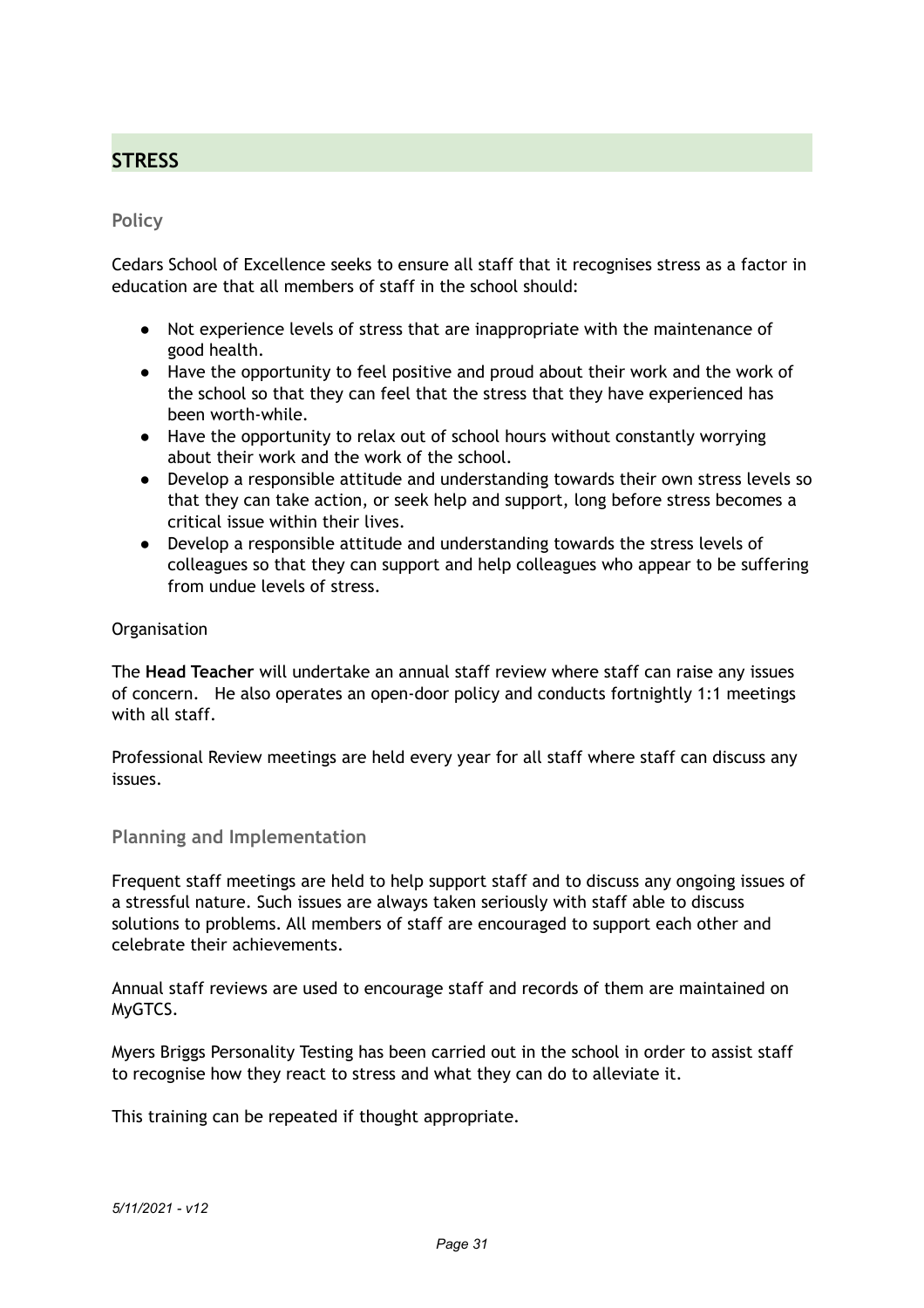## **Monitoring**

The **Head Teacher** will be responsible for the ongoing day to day monitoring of staff stress levels.

**Review** 

This Policy will be reviewed annually or when any major changes take place.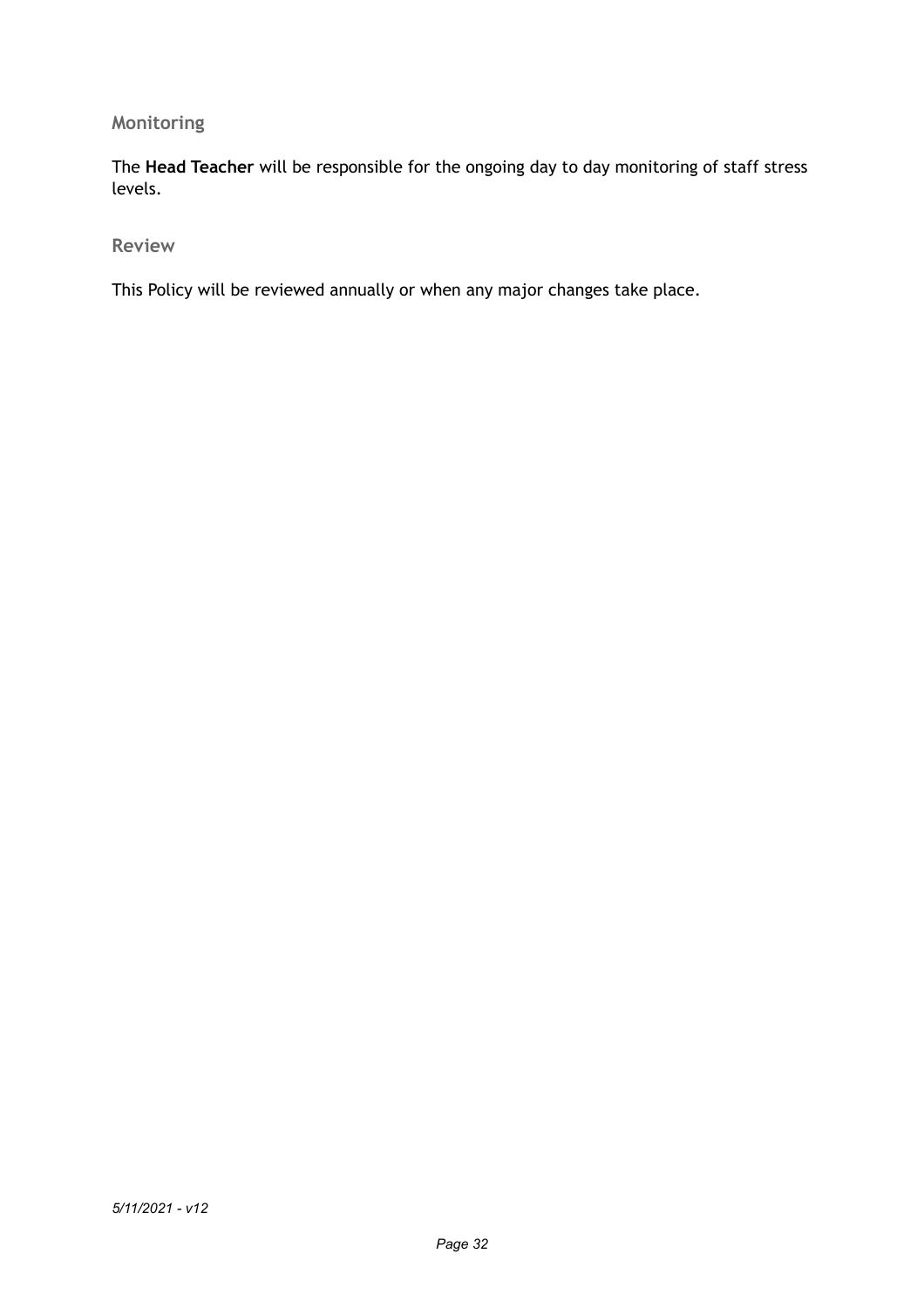## **APPENDIX 1 - EMERGENCY EVACUATION PROCEDURE**

**Evacuation Procedure - School Teaching Staff** 

On hearing the alarm or in the event of a fire shall

- 1. Immediately press the fire alarm call button (if not already done).
- 2. Direct pupils and any volunteer staff in their area to the nearest fire exit
- 3. Each class teacher will follow behind their class ensuring that all doors are closed behind them.
- 4. The school will assemble on the pavement opposite the school as you leave the front exit.

On no account may any member of staff or any volunteer stop to collect any personal belongings.

**Register Procedure for Fire Purposes**

- 1. The register in in Primary will be taken at the start of the day and after lunch by the **Class Teacher**. In Secondary, the register will be taken in the first period each morning and afternoon by the **Class Teacher.** These are recorded on Google Drive.
- 2. If the Class Teacher is absent, the teacher covering their class is responsible for taking the register.
- 3. The **School Secretary** will print out a copy of the primary and secondary register for the morning and again in the afternoon.
- 4. In the event of a fire the School Secretary will be responsible to take these registers, the visitor's book and the staff sign in board out of the school.
- 5. The **Head Teacher** will then use these registers to ensure that all members of staff, pupils and visitors are present.

**Summoning the Fire Brigade**

Once the school has been effectively evacuated the teacher in charge of the senior school will phone the fire brigade or allocate this duty to another member of staff.

- 1. This member of staff will Immediately dial 999.
- 2. When asked what service they require shall answer FIRE.
- 3. When connected say "Fire at Cedars School, 31 Ardgowan Square, Greenock PA16 8NJ.
- 4. Give the emergency service the phone number of the phone they are calling from.

**Evacuation Procedure - Non-teaching staff including volunteers** 

On hearing the fire alarm or in the event of a fire all staff including volunteers will:

- 1. Immediately press the fire alarm call button (if not already done).
- 2. Exit through the nearest fire exit.

*5/11/2021 - v12*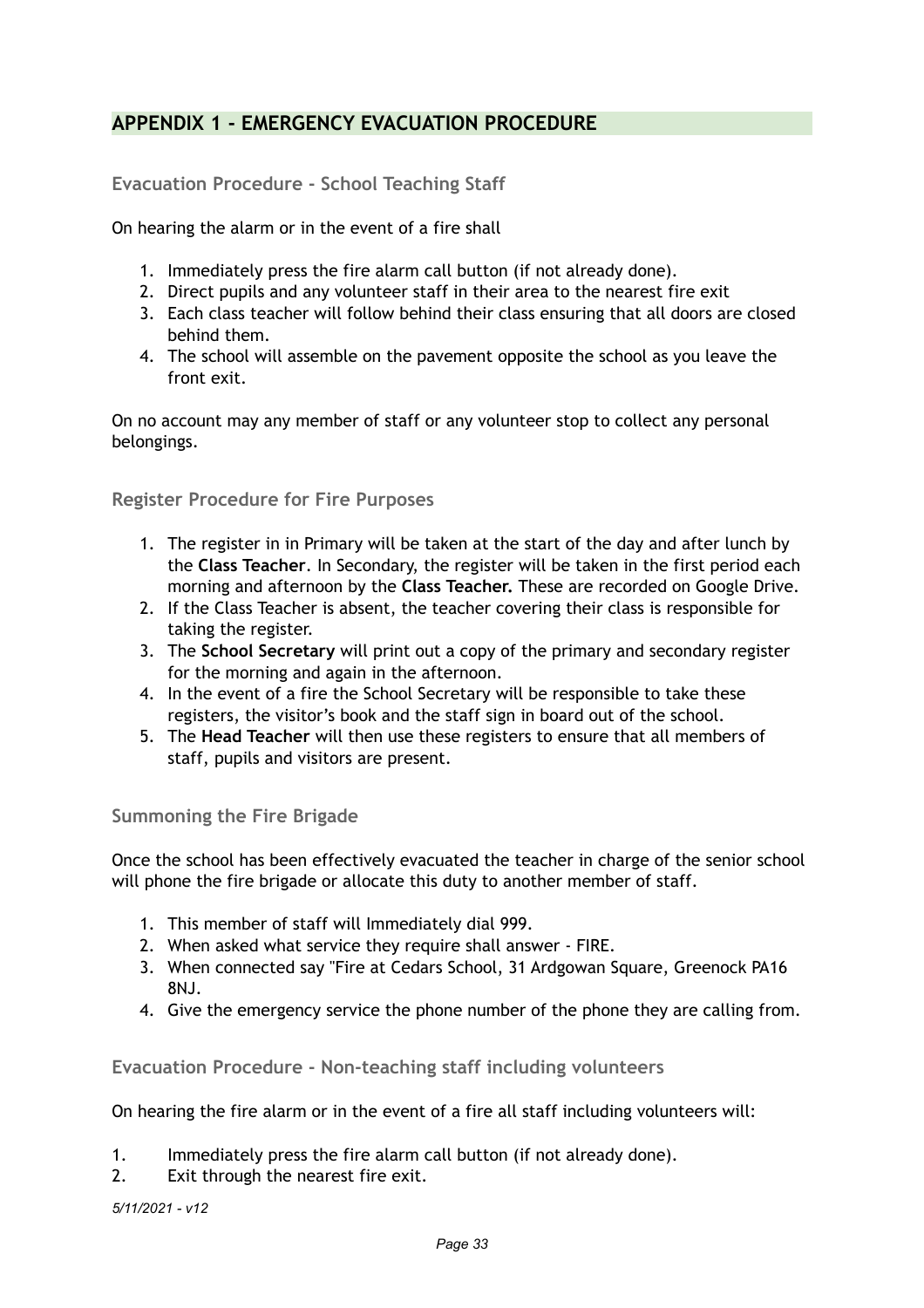3. Assemble on the pavement opposite the school front door.

Volunteer staff can assist in the evacuation procedure by checking any rooms that they pass and closing doors of any empty rooms.

On no account must any member of staff or any volunteer stop to collect any personal belongings.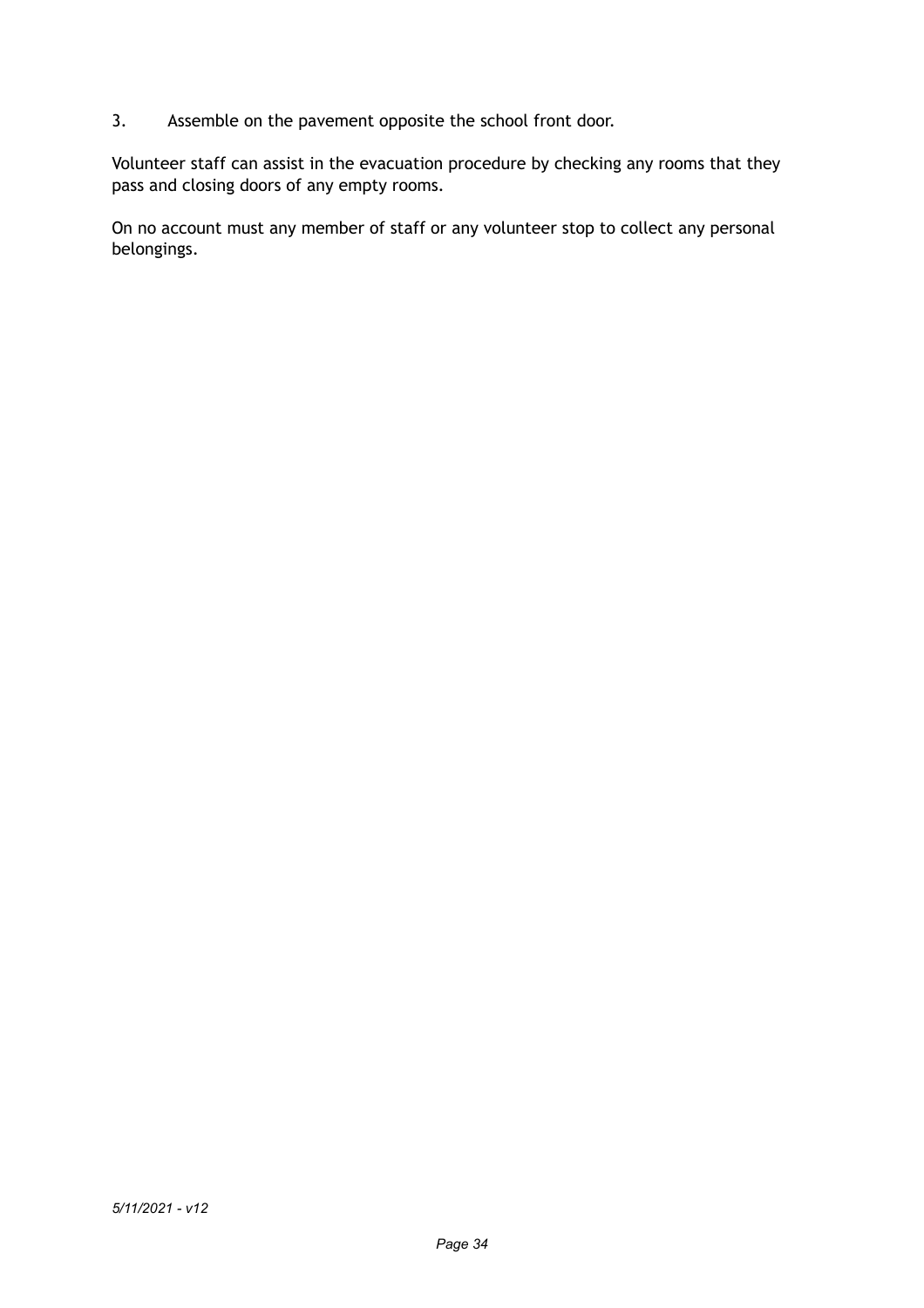## **APPENDIX 2 - DESIGNATED FIRST-AIDERS**

- Mrs D Scorthorne– First Aider
- Dr Ann Rutherford- First Aider

The First Aid boxes are stored in the school reception cupboard.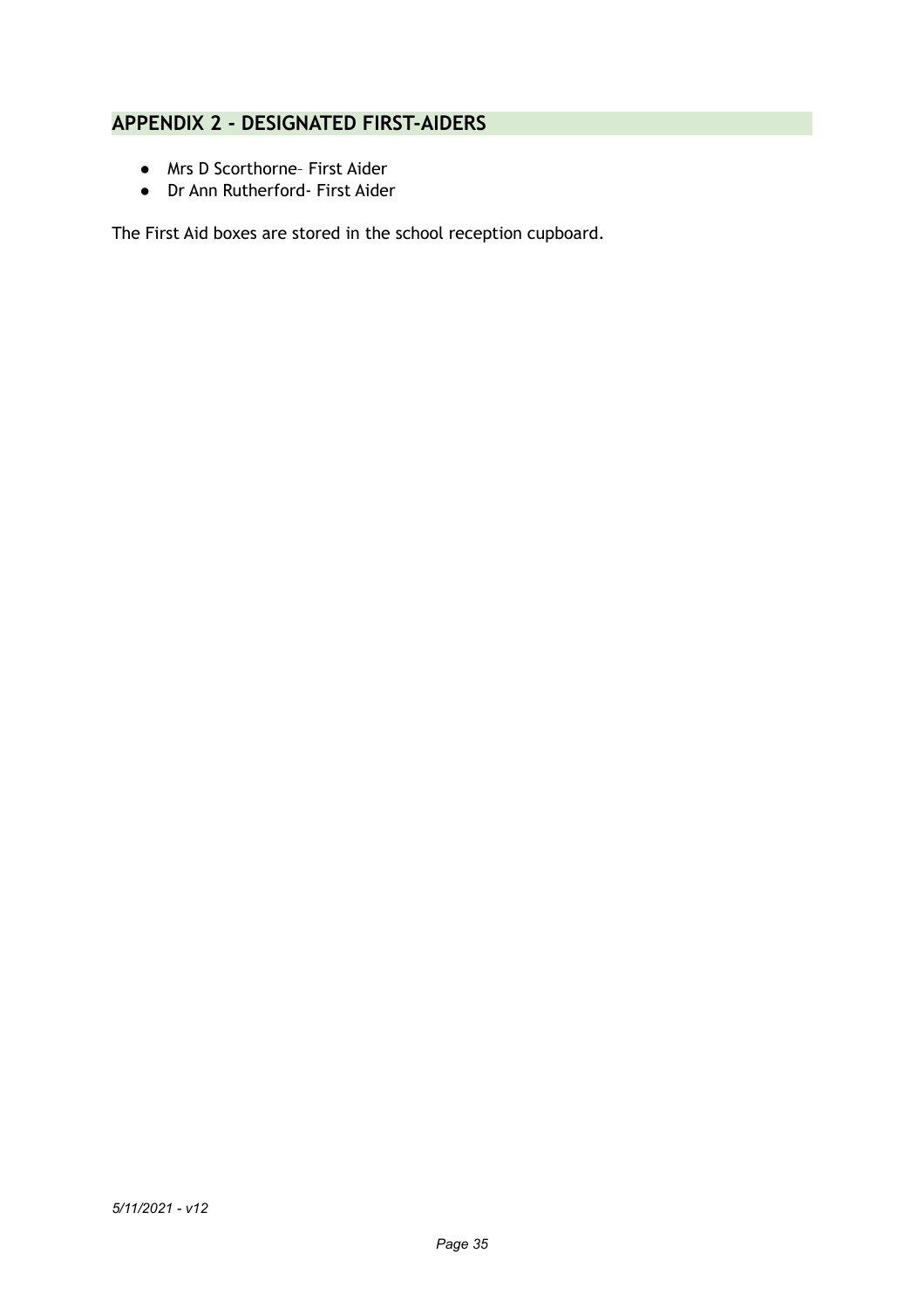## **APPENDIX 3**

REQUEST FOR A DISPLAY SCREEN EQUIPMENT EYE - SIGHT EXAMINATION

To: Optician From: Cedars School of Excellence Name: Job Title:

Spectacles \*Yes / No Contact Lenses \* Yes / No

First Test \*Yes/No If No Date of last examination

The employee named above is deemed to be a a regular 'user' of display screen equipment and has requested an appointment.

I would be grateful if you could undertake an appropriate eyesight test as defined in the Health and Safety (Display Screen Equipment) Regulations 1992 (amended 2002) and complete the following information for our records.

The employee is required to pay to you the cost of the eyesight examination test and, if appropriate, special corrective appliances. Upon production of a receipt from you they will be reimbursed the agreed amount by the School.

Signed:

Position:

Date: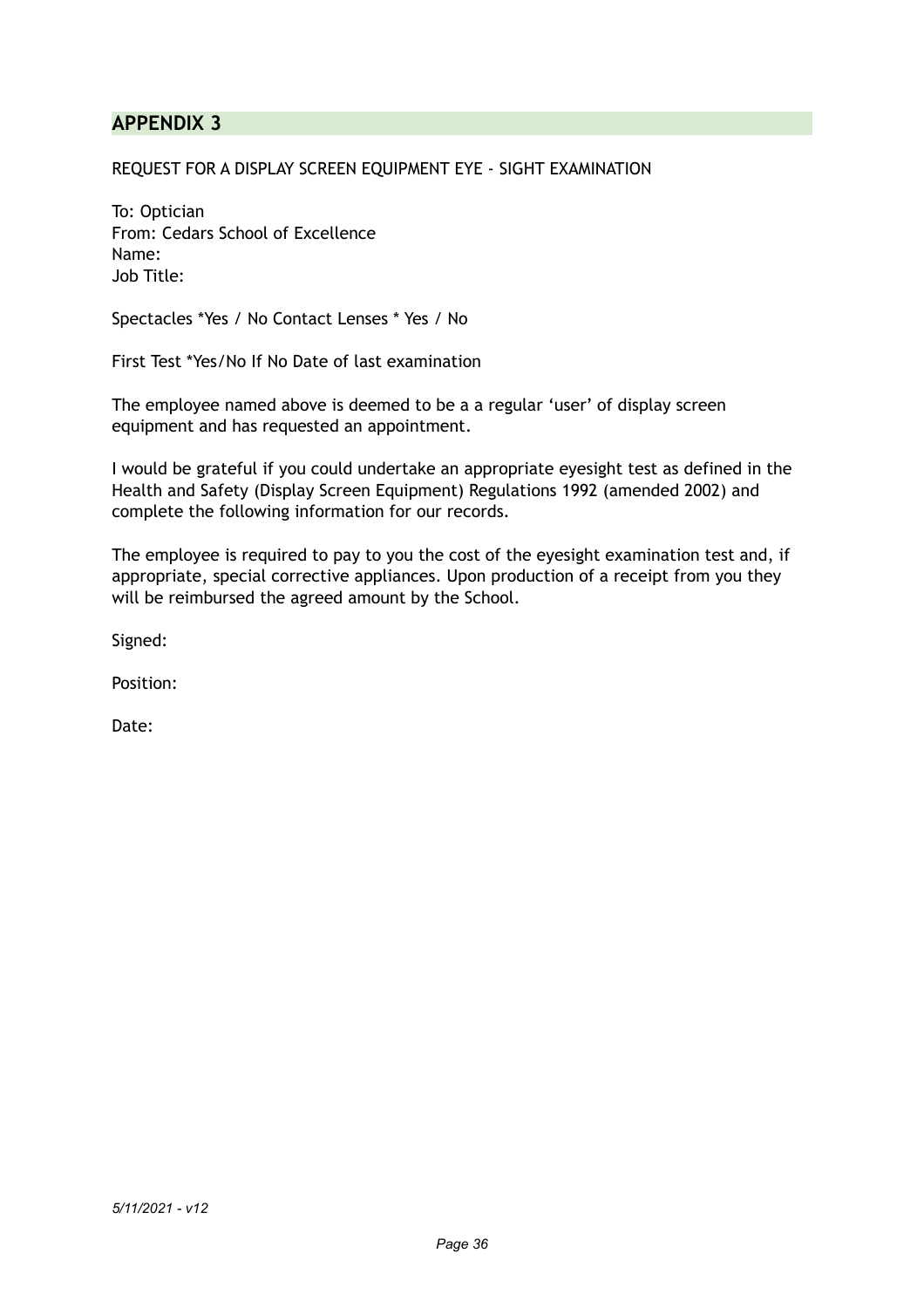## **FOR COMPLETION BY OPTICIAN**

Name of Employee:

Date of Examination:

I have examined the above employee and consider that:

- They do not need corrective appliances in order to regularly use display screen equipment.
- They do need corrective appliances in order to regularly use display screen equipment.

Please circle as appropriate.

| I would recommend that the above named should be re-examined in stature years. |  |
|--------------------------------------------------------------------------------|--|
|                                                                                |  |
|                                                                                |  |

## **Appendix PFN**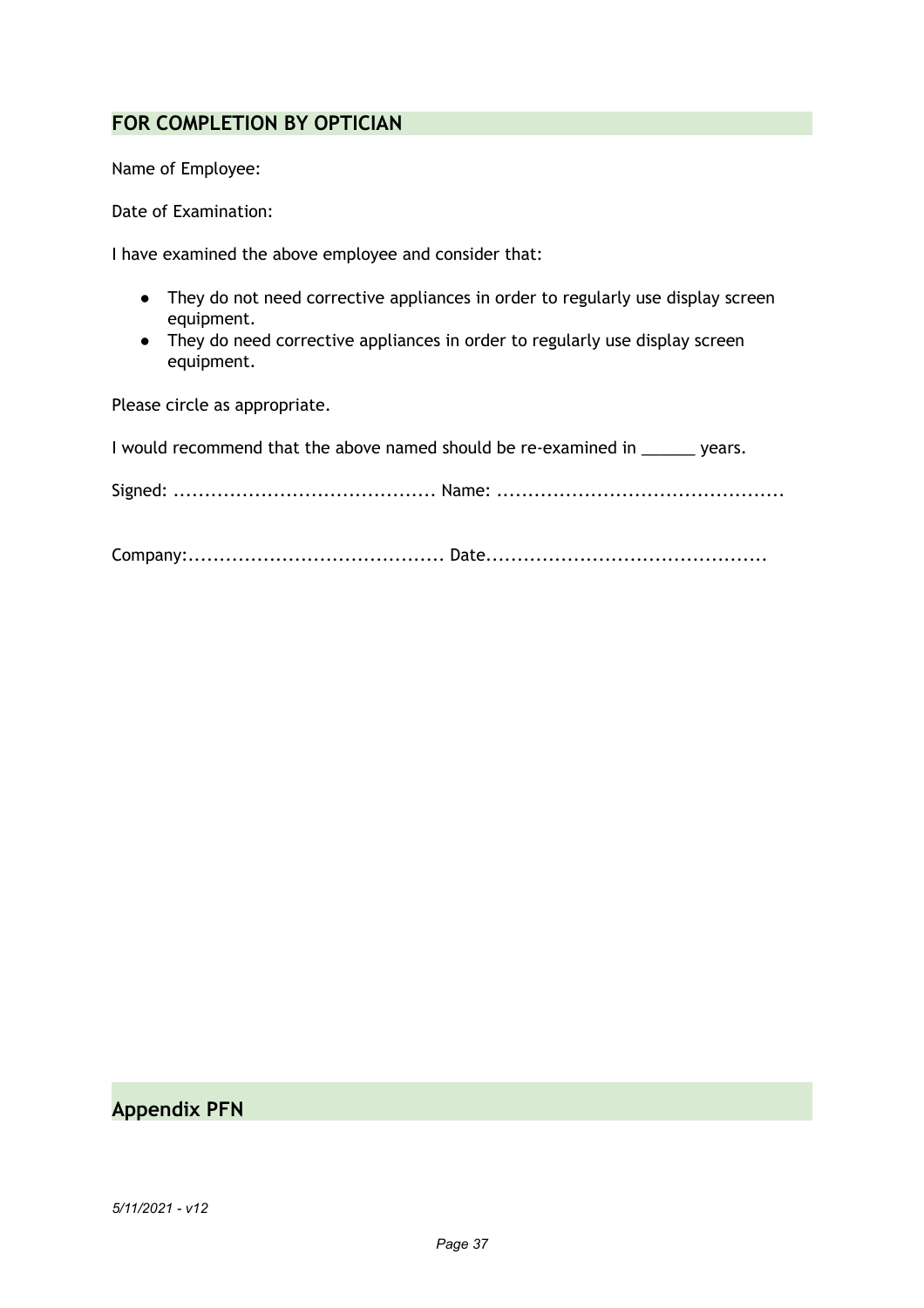### **Permission for the Administration of Medication**

It is the policy of the school not to administer any type of medication to any pupil without the written consent of the parent or guardian.

Please fill in this form if you wish your child to be given any medication during school hours.

Name of Child ..............................................................................

Name of medication ........................................................................

Form of medication (liquid, inhaler, etc) ..............................................

.....................................................................................................

|--|--|

Frequency .....................................................................................

Name of doctor ...............................................................

Telephone no. of doctor ....................................................

I as the parent/guardian of the above - named child give permission for the medication named in this form to be administered.

Signature of parent/guardian..............................................

Date....................